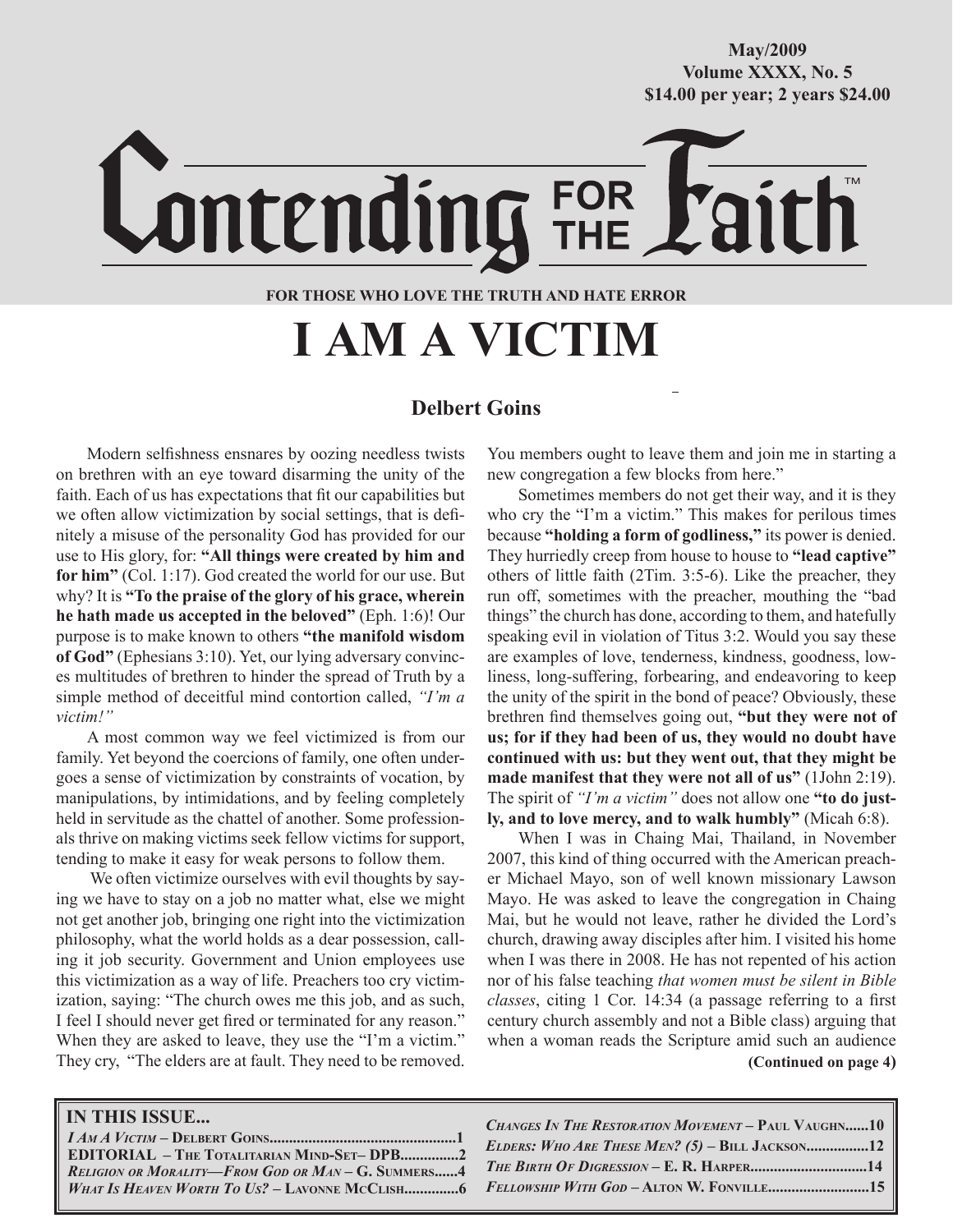

### **David P. Brown, Editor and Publisher dpbcftf@gmail.com**

*COMMUNICATIONS received by CONTENDING FOR THE FAITH and/or its Editors are viewed as intended FOR PUBLICATION unless otherwise stated. Whereas we respect confidential information, so described, everything else sent to us we feel free to publish without further permission being necessary. Anything sent to us NOT for publication, please indicate this clearly when you write. Please address such letters directly to the Editor-in-Chief David P. Brown, P.O. Box 2357, Spring, Texas 77383. Telephone: (281) 350-5516.*

#### **SUBSCRIPTIONS RATES**

*Single Subscriptions: One Year, \$14.00; Two Years, \$24.00. Club Rate: Three One-Year Subscriptions, \$36; Five One-Year Subscriptions, \$58.00. Whole Congregation Rate: Any congregation entering each family of its entire membership with single copies being mailed directly to each home receives a \$3.00 discount off the Single Subscription Rate, i.e., such whole congregation subscriptions are payable in advance at the rate of \$11.00 per year per family address. Foreign Rate: One Year, \$30. NO REFUNDS FOR CANCEL-ATIONS OF SUBSCRIPTIONS.*

#### **ADVERTISING POLICY & RATES**

*CONTENDING FOR THE FAITH was begun and continues to exist to defend the gospel (Philippians 1:7,17) and refute error (Jude 3). Therefore, we are interested in advertising only those things that are in harmony with what the Bible authorizes (Colossians 3:17). We will not knowingly advertise anything to the contrary. Hence, we reserve the right to refuse any offer to advertise in this paper.*

*All setups and layouts of advertisements will be done by CONTENDING FOR THE FAITH. A one-time setup and layout fee for each advertisement will be charged if such setup or layout is needful. Setup and layout fees are in addition to the cost of the space purchased for advertisement. No major changes will be made without customer approval.*

*All advertisements must be in our hands no later than two (2) months preceding the publishing of the issue of the journal in which you desire your advertisement to appear. To avoid being charged for the following month, ads must be canceled by the first of the month. We appreciate your understanding of and cooperation with our advertising policy.*

*MAIL ALL SUBSCRIPTIONS, ADVERTISEMENTS AND LETTERS TO THE EDITOR-IN-CHIEF, P. O. Box 2357, Spring, Texas 77383-2357. COST OF SPACE FOR ADS: Back page, \$300.00; full page, \$300.00; half page, \$175.00; quarter page, \$90.00; less than quarter page, \$18.00 per column-inch. CLASSIFIED ADS: \$2.00 per line per month. CHURCH DIREC-TORY ADS: \$30.00 per line per year. SETUP AND LAYOUT FEES: Full page, \$50.00; half page, \$35.00; anything under a half page, \$20.00.*

*CONTENDING FOR THE FAITH is published monthly. P. O. Box 2357, Spring, Texas 77383-2357 Telephone: (281) 350-5516.*

> **Ira Y. Rice, Jr., Founder August 3, 1917-October 10, 2001**

# *Editorial...* **THE TOTALITARIAN MIND-SET**

The definition of the word *totalitarian* (adjective) is:

Of, relating to, being, or imposing a form of government in which the political authority exercises absolute and centralized control over all aspects of life, the individual is subordinated to the state, and opposing political and cultural expression is suppressed.

Used as a noun it means "a person who is in favor of totalitarian policies" (See the definition in the *Free Dictionary* by Farlex on the Internet). Synonyms for totalitarian are: *authoritarian*, *dictatorial*, *overbearing*, *one-party*, *oppressive*, *autocratic*, *despotic* and *tyrannical*. Synonyms for *totalitarian's* synonyms are:

1. *Authoritarian*: strict, severe, demanding, controlling, rigid and dictatorial;

2. *Dictatorial*: tyrannical, despotic, autocratic, authoritarian overbearing, dogmatic, domineering, arrogant and bossy;

3. *One-Party*: authoritarian, dictatorial, oppressive, autocratic, despotic, tyrannical;

4. *Oppressive*: cruel, harsh, domineering, tyrannical, repressive and unfair;

5. *Autocratic*: despotic, tyrannical, oppressive and repressive;

6. *Despotic*: tyrannical, dictatorial, autocratic, authoritarian, repressive and cruel and

7. *Tyrannical*: oppressive, dictatorial, autocratic, despotic, authoritarian, repressive, cruel, harsh and domineering.

The definition of the word *forum* (noun) is: "a meeting or medium for the open discussion of subjects of public interest" (Ibid, *Free Dictionary*). Synonyms for *forum* are: *meeting*, *debate*, *discussion* and *round-table*. Synonyms for *forum's* synonyms are:

1. *Meeting*: gathering, assembly, conference, convention, summit, get together, reunion and congregation;

2. *Debate*: discuss, argue, deliberate, contest and question;

3. *Discussion*: conversation, debate, argument, dialog, chat and talk and

4. *Round-table*: class, seminar, tutorial, committee, working party and caucus.

In the English language the word *open* is a very general term. Basically it means, "affording unobstructed entrance and exit; not shut or closed" (Ibid, *Free Dictionary*). The word *open*, therefore, is found in many different contexts (environments). It can be used as a noun, adjective or a verb. Used as an adjective *open* means, "free to all to join in, enter, or use," "ready to consider new ideas," "honest and frank" (Ibid, *Free Dictionary*). The context in which *open* is found shades, flavors and/or enhances the basic definition of the word. Clearly, then, it is the context in which *open* is found that helps determine the meaning of it. Regardless of the context in which it is employed, it never loses its basic meaning.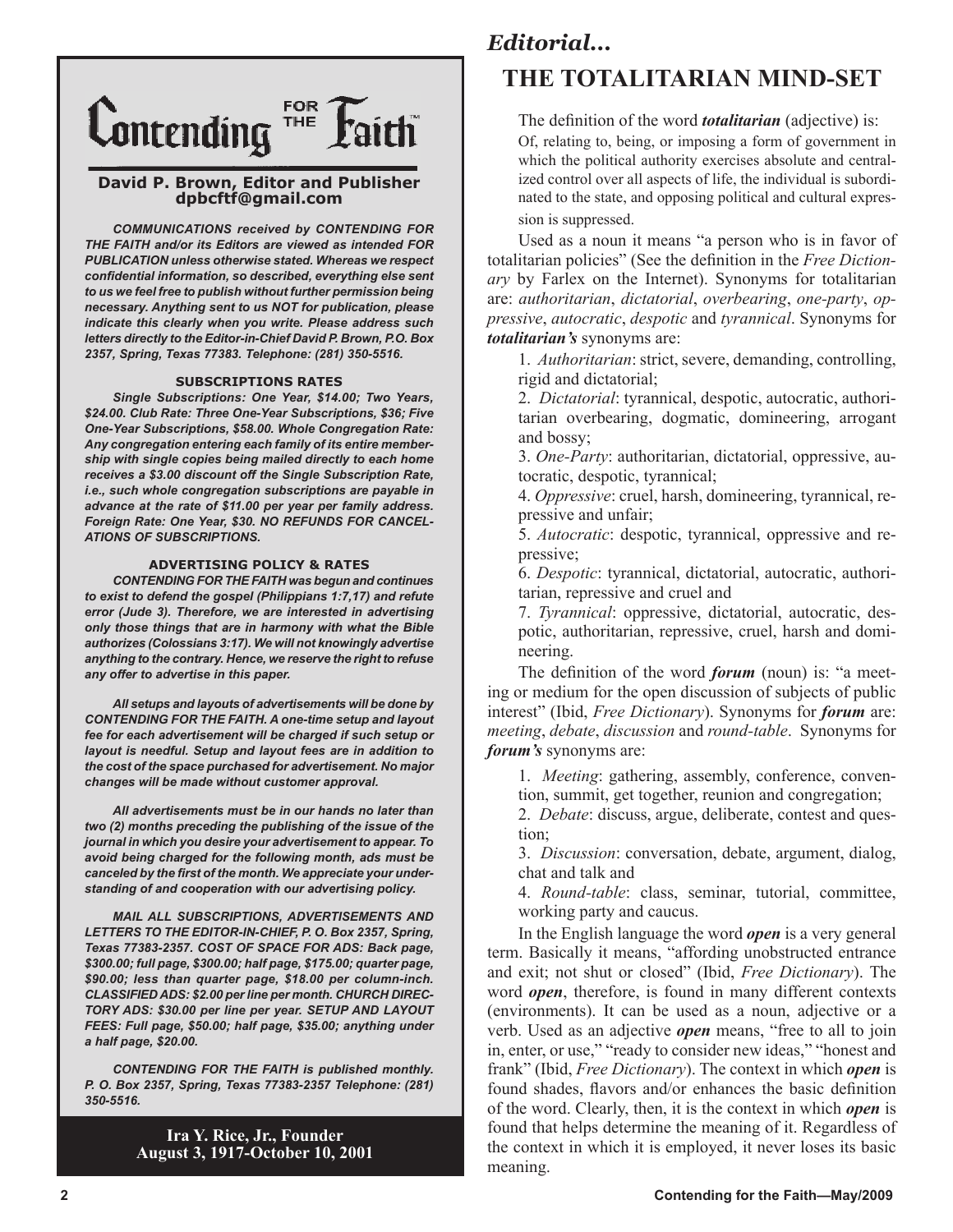When the word *open* is associated with the term *forum*, the idea is that of a gathering, assembly, conference, etc., the convening of the same and the design of which is for the purpose of discussion, deliberation, questions, debate, etc. In that context the word *open* also pertains to the fairness and integrity in the order and conduct of the meeting (Ibid, *Free Dictionary)*. Books such as Roberts Rules of Order were developed so that meetings could be conducted decently and in order (1 Cor. 14:40).

The Acts 15 meeting of brethren in Jerusalem is a good example of an *open forum*. Certain brethren had come to Antioch of Syria from Jerusalem teaching the church the false doctrine that **"Except ye be circumcised after the manner of Moses, ye cannot be saved"** (Acts 15:1). A meeting was convened in Jerusalem for the purpose of determining who originated the false doctrine. It also helped to clarify certain matters pertaining to the same (Acts 15:4-31). However, prior to the Jerusalem forum of Acts 15, Paul and Barnabas had convened their own *open forum* concerning this matter with those who had taught it (Acts. 15:2). Records of meetings convened for religious purposes of different kinds, whether large or small, are found throughout the New Testament and in the history of the church (Acts 6:1-7; 14:27; 20:17-38).

In the September 10, 1973 Memphis meeting (MMHOT stands for the transcribed book of the meeting) with the Herald of Truth (HOT) representatives the late brother Art Haddox, an elder of the Highland Church of Christ that at the time sponsored HOT, was the first speaker to be introduced by brother Garland Elkins. In part Haddox said:

...I want to express my thanks and appreciation to each of you for coming. I know that some of you have driven for miles and miles. Some of you have flown here, at your expense, and this to me speaks well of you because of your concern for the cause of Christ. We are here today because we want to be open, we have nothing to hide, we want to be as open as we possibly can and we want you to feel that you can ask us anything that you dare to ask us and we will do our best to answer those questions (MMHOT, p. 1).

Since the days of the First Century church there have been many meetings of the brethren over a multitude of issues and subjects. Some of them dealt with highly controversial topics. Other meetings did not. Some, such as the Jerusalem meeting of Acts 15 and the 1973 MMHOT, dealt with matters that impacted the universal church. Other gatherings of the brethren did not.

Regarding the Acts 15 meeting and the MMHOT meeting, in the beginning they were *open forums*. As Haddox said of the HOT brethren, "... we want to be open, we have nothing to hide." From these *open forums* it became clear as to who was actually open and who was not. In the case of the Jerusalem meeting the source of the problem was identified (Acts 15:5). "**Much disputing"** was a part of that long ago meeting of the brethren, with the apostles, James and other leading brethren involved in it "up to the hilt." And, in the 1973 MMHOT meeting much disputing, discussion and questioning was a necessary part of that meeting. The result of both meetings was that the culprits were "smoked out."

# **AND WHAT ABOUT A PRESENT DAY** *OPEN FORUM* **CONCERNING DAVE MILLER ET AL.?**

*The totalitarion attitude will not permit anyone who is a part of MSOP, T"N"GJ, GBN, Apologetics Press, et al., whether it is in Jerusalem, Memphis or anywhere else to meet as did those brethren recorded in Acts 15 or those in the 1973 MMHOT!* And why? Because they know they do not have any Bible authority, adequate evidence, or credible witnesses to uphold their case any more than the judaizing teachers in the Jerusalem meeting, or the HOT representatives in the Memphis meeting, possessed in order for them to uphold their positions. *Thus, they refuse to meet openly because they cannot exercise absolute control over a Jerusalem or MMHOT type of meeting*.

What they do is slander others and engage in character assasination, doing it in secret as they declare that they are not about to dirty their hands to meet with their brethren of the lower classes to discuss their differences. Do they have something to hide, something that cannot stand the light of Truth, something that cannot be sustained in an *open forum*? *Indeed they do.*They would not hesitate to meet openly to defend their fellowship of Dave Miller, et al., if they were on the side of right as Elkins and those who stood with him were in the 1973 MMHOT. But in the case of fellowshipping Dave Miller, Stan Crowley and their supporters in their unrepentent state, they well know that their position can never stand the spotlight of Truth in an *open forum* any more than could those First Century judiazing teachers in the Jerusalem meeting, or the HOT representatives could stand it in that 1973 Memphis *open forum*.

In closing out the MMHOT book brother, Alan Highers pointed out: "It is regrettable that such a meeting was necessary at all, but it is good that it was held and that facts were made known." But then he added,

There was a subsequent meeting held on Tuesday night under the direction of Herald of Truth representatives, but it was a closed meeting with almost no questions permitted and, therefore, no report of that meeting has been made (MM-HOT, "A FINAL WORD," p. 4).

Highers final words in the MMHOT book are:

It has been said, "Give men light, and they will find their own way." This report has been made available in order that the searchlight of truth might be trained on the conditions at Abilene, and now it is hoped that brethren will seek and find the way that is right and that they will pursue it with faithfulness and determination (Ibid, p. 4).

It is for the reasons set out in the preceding Highers' quote that MSOP, Gospel Broadcasting Network, *The "New" Gospel Journal*, Apologetics Press, *The Spiritual Sword*, et al., *will never agree* to an *open forum* of any kind wherein they will be called upon publicly to prove they have New Testament authority for their continued support of Dave Miller, et al., or to prove their slanderous assertions they continue to make about those of us who oppose fellowshipping false teachers and their friends. *Autocratic is as autocratic does!*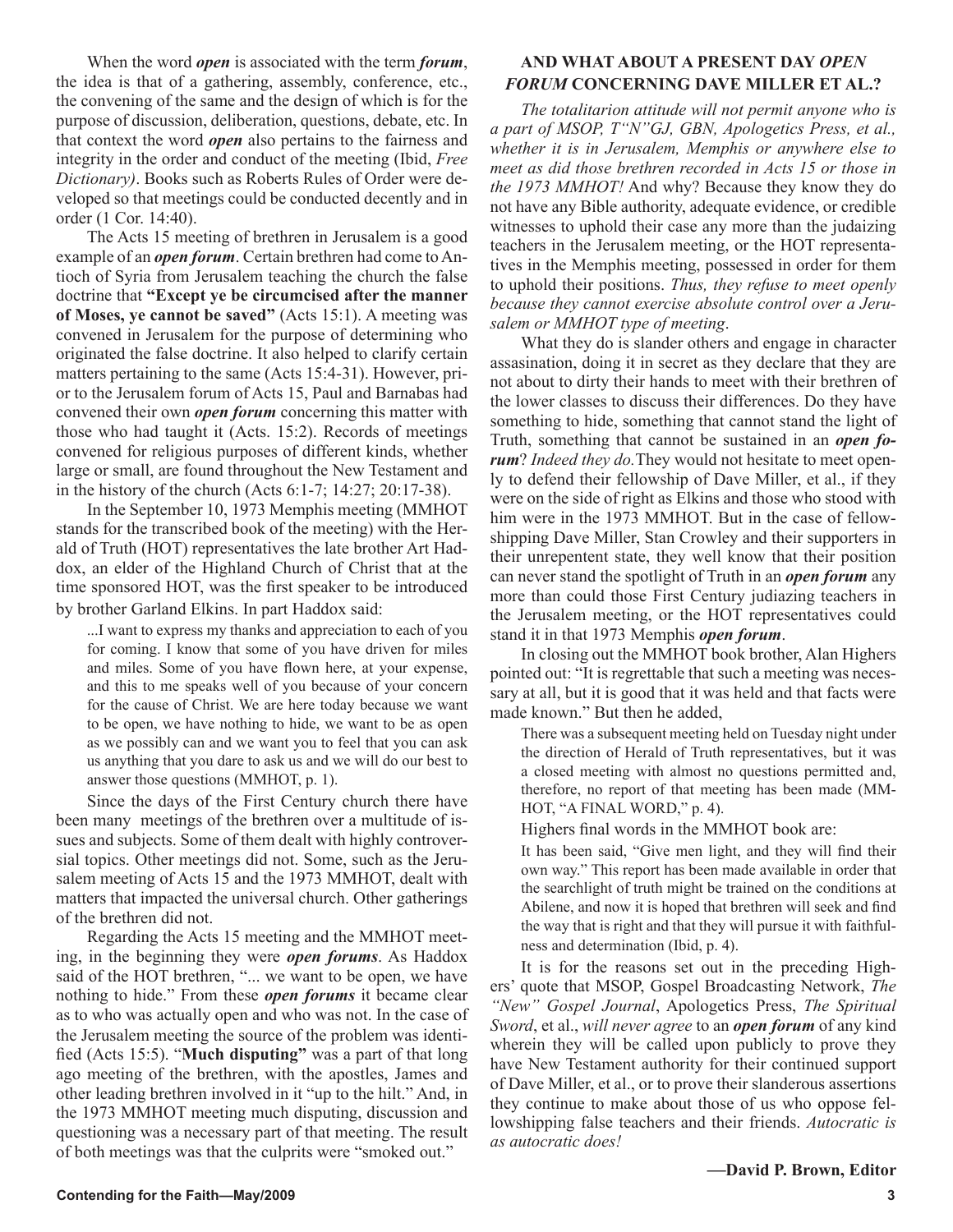#### **(Continued from page One)**

with men present, it is parallel to using mechanical instruments of music in worship periods. Aquila and Priscilla took Apollos and **"expounded"** in a Bible class (Acts 18:26). Priscilla did participate in the teaching process.

Secondly, the Chaing Mai brethren found Michael Mayo practicing the victimization philosophy to draw away disciples after him, convincing a dozen "offended victims" from the Chaing Mai congregation to run after him. In 2009, he continues to recruit "victimized" brethren from congregations throughout northern Thailand, and in turn they rehash every incident in memory of situations properly dealt with by the Chaing Mai brethren in earlier times. In the last decade the devil has thrown many false teachers at the Chaing Mai brethren who scripturally rebuffed each one. Now the devil through Micahel Mayo is using the "I'm a victim" approach against the faithful brethren in Chaing Mai. None of the "victims" will repent; therefore, in 2008 the brethren withdrew fellowship from those who have followed Michael Mayo.

Michael's father, Lawson, writes in his newsletters of the great joy to preach and encourage this divisive group. Should these men be praised for walking disorderly? No! Obviously, they care little for the Truth as they continue to spread unauthorized division and false doctrine throughout the region.

*Also, the Macland church of Marietta, GA, believes it correct to sponsor this division and false teaching.* They are violating 2 John 9-11 and have become guilty of the evil by association and contribution. All people who give encouragement and financial support for this divided false group also stand guilty before the Lord by their association with error.

We encourage our readers to disassociate with any of these erroneous persons, lest ye also be guilty of giving Godspeed to division and error.

God hates unauthorized division. He loves New Testament unity, always within the boundaries of love and Truth, but He hates the deceitful tactics of victimization. Let us look into the mirror of self to see if we are practicing this evil craft of the devil. Let us lay hold to accountability for what we do and say.

> **— P.O. Box 24 Hubbard, Texas 76648 djgoins@valornet.com**

### 

# **RECOMMENDED READING:** *RELIGION AND MORALITY—FROM GOD OR MAN?*

# **Gary W. Summers**

Each year the Spring Church of Christ, Spring, Texas, a suburb of Houston, TX, hosts an excellent lectureship, and this year's (held in February) was no different. Both the book and the oral lectures contain outstanding material on a variety of subjects relating to morality.

The first chapter, "Christians Must Be Militant," provides the tone for all that follows. Those who belong to Jesus cannot remain passive in the challenging areas presented here. The Bible gives us many passages that call for us to be militant. Four quotations by Alexander Campbell are cited to remind us that controversy has long been a part of Christianity—from Jesus on.

"The Nature of Truth" is fundamental in nature and a must-read section. Some of its interesting features include "The Cult of Unreason" and "Advice to Preachers" (42). Among the 21 works cited at the end of the chapter is one by James W. Sire, *Why Should Anyone Believe Anything at All?* This chapter answers exactly that question. In addition to those references mentioned, the writer also recommends 18 other works for further research.

Next is the essay on *Postmodernism*, which is a concept that brethren need to grasp in order to understand what is happening both in and out of the church. A defense of the rejection of logic is examined (52), as well as what this kind of thinking means in daily living. An honest advertisement for recruits to *Postmodernism* is provided on page 64.

"Atheism—True of False?" recounts recent atheistic endeavors, including a list of current best-selling books by atheistic authors (71). This material is truly thought-provoking, and it ranges from the use of a chart from brother Warren's debate against an atheist (75) to a discussion of accidental versus planned creation to an examination of Darwin's Black Box (96-97). The works cited total 44.

Logic is applied to the topic of "Atheist Ethics," and three if-then statements are used to bring out the full meaning of the atheistic position. The first of these begins with, "If it is the case that all material things are only the accidental product of lifeless matter (dead rocks and dirt) over millions of years of organic evolution..." (117). The reader will profit from this study that exposes the doctrine of atheism for what it really is.

"Agnosticism: Can We Know Anything?" continues to examine this subject as it heads in a different direction. On page 134 is a picture of the advertisement being used on British buses; it reads:

**THERE PROBABLY IS NO GOD.** NOW STOP WORRYING AND ENJOY YOUR LIFE.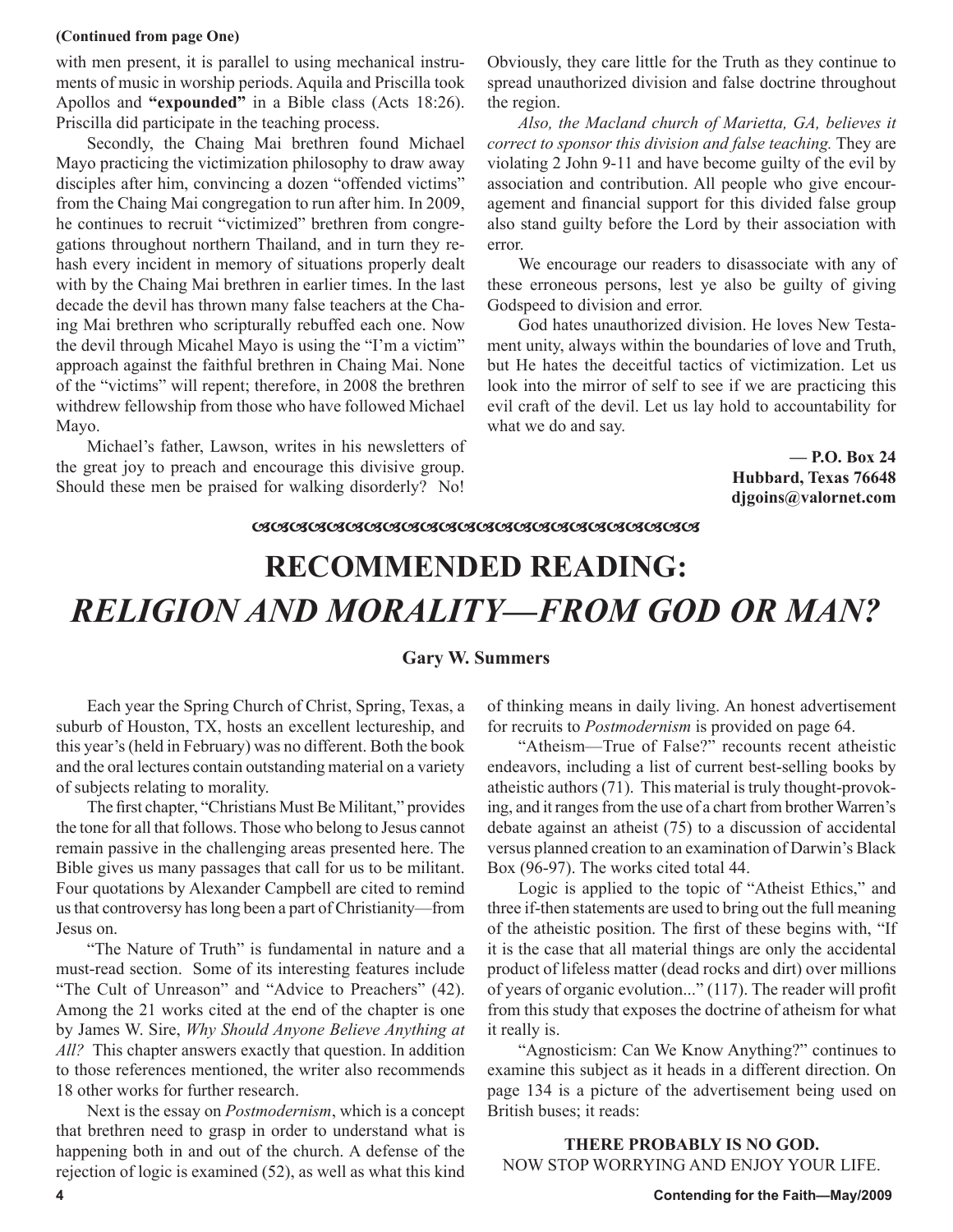Probably? That's not exactly reassuring. One wonders what the probability is. "Enjoy your life"? How does one do that without knowing where it came from? And what about Jesus' statement: "I have come that they might have life and have it more abundantly" (John 10:10)? The writer of this chapter defines *agnosticism*, lists a few prominent agnostics, and then discusses examples of agnosticism in the Lord's church. All in all, there are 18 works cited.

The next chapter defines *Humanism* and *Pluralism* and explains how those philosophies are applied in society, along with explaining the harm that they continually promote. It is followed by "The Bible: Inspired by God or Man?" Just one of the interesting sections is "Jesus' View of the Bible" (176-78).

One of the attacks that people frequently make concerning the Bible is the Flood as described in Genesis. They argue that the ark was not big enough to accommodate all of the animals that we have on the earth today; they also cite various logistic problems. These alleged "insurmountable" problems are examined fully; the material here is both valuable to know and to use with others. Fifteen sources are cited, from which much of this information was drawn. The section on the "Geological Implications of the Flood" (198-202) is well worth reading.

"The Age of the Earth" has always been another point of contention, and an actual geologist put together the material for the discussion, citing 14 sources and recommending eleven others. One of the quotes about Darwin involves an interesting admission—particularly since it was made as recently as 1987 (210). Both the creation and the evolutionary models are given a thorough examination (212ff).

Continuing with this theme is "Darwinian Evolution: Is Man Only an Improved Ape?" Several of the "missing links" are discussed, such as Piltdown Man, Java Man, Peking Man, Neanderthal Man, Cro-Magnon Man, and "Lucy."

Always a necessity when studying Atheism and Evolution is an examination of the doctrine of Theistic Evolution. Among other features of this essay are "The Riddle of Ferdinand Magellan" (249-50), "Basic Evolutionary Assumptions Inherent in Theistic Evolution," "So What of the First 11 Chapters of Genesis?" "The Day-Age Theory," "The Gap Theory," and "Ten Dangers of Theistic Evolution" (272-77). 25 works are cited, and 7 more are recommended.

Also worthy of a careful reading is "The Historical Jesus: Is Christ a Mythological Being?" This is a good solid study of the way the mythological view of Jesus developed. Christians are occasionally confronted with such views, and it is good to have excellent material such as this available to respond with. Then the historical evidence for Jesus is presented. Thirty three sources are referenced.

The next two chapters deal with "The Humanity of Christ" and "The Deity of Christ." The first of these contains a wonderful illustration by G. C. Brewer of the significance of Jesus becoming a human being (322-23); the latter contains some of the names used of Jesus to prove His Deity. A separate chapter that also proves the Deity of Jesus is "The Miracles of Christ." Add to the indisputable evidences already presented "The Resurrection of Christ." Various false theories are examined, and their shortcomings are exposed. A chart of Jesus' appearances after His resurrection appears on page 379.

The book next moves into another area—one that takes a look at the way the truth concerning God, Jesus, and the Word affects morality. The first of these involves a Biblical look at "Modesty," which features descriptions of swimsuits that are calculated to entice, such as "Inspired by lingerie…" (390). And that one is from the Sears catalog! Most religious denominations do not emphasize modesty any more, and only a few brethren appropriately apply God's principles of holiness. Church leaders would do well to consider this subject carefully.

An excellent study is presented on "Marriage," including a relevant section on marriage and civil law (414-16). These ideas are followed by more material on "Marriage and Divorce," which contains unsettling statistics on the subject from recent years (420). Before resuming with other moral issues, a chapter on "The Social Gospel" is appropriately inserted, since it is generally the cause of people ignoring what the Scriptures teach on those always-relevant topics. The emphasis of the gospel under discussion is physical, concerns mainly the present, emphasizes the community over individual spirituality, and relies more upon sociology than the Scriptures. It is important for Christians to understand the differences in emphasis between the two.

"Medical Doctors: Killers or Healers?" is the provocative title of the next chapter. "Hippocratic Oaths," ancient and modern, are mentioned, along with a discussion of medical ethics as applied to in vitro fertilization, surrogacy, stem cell research, cloning, genetic counseling, and euthanasia. Ten sources are cited; brethren need all of the reliable, fundamental information we can get on these topics.

The next three chapters covered are all related: "Abortion," "The Sexual Revolution," and "Homosexuality." The first of these refutes arguments made to justify abortion and provides a summary of the important details of Roe v. Wade. The second contains an emphasis on pornography and entertainment (is that redundant?). The third provides a thorough look at the Bible passages related to the subject. There follow some excellent quotes by Patrick Henry and other founding fathers (500-501) on the importance of following Christian principles. Fourteen points are listed from the Homosexual Agenda (506), and the reader can decide how successful they have been since they first devised them in 1987.

The next two chapters turn the focus of attention to ourselves with "Preacher Training Schools: Are They Living Up to the Reason They Were Begun?" and "Higher 'Christian' Education: What Should You Expect Your Child to be Taught?" The first of these provides a look at what the Scriptures say about the training of men to preach the gospel; then it looks at one school as an example. As part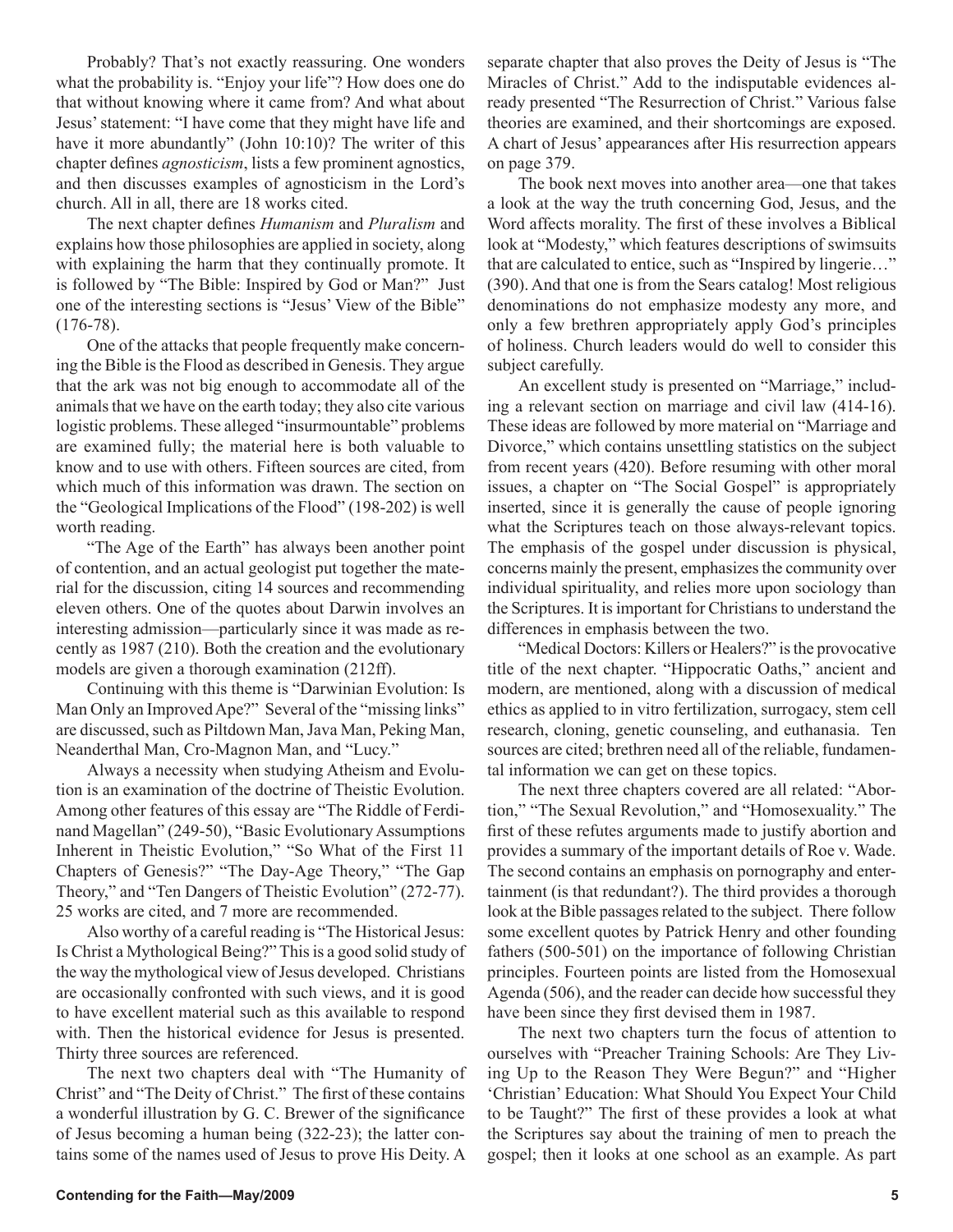of the Supplemental Material, it includes a letter from Terry Hightower to one particular school, asking why they cannot answer three simple true–false questions concerning their beliefs (523-29). One wonders if there are *any* schools that are willing to answer simple questions about their beliefs any more. Surely, this has not always been the case. Can anyone imagine Paul, Timothy, or Titus being fearful of taking a stand on fundamental doctrine? Should not young men be taught to teach the whole counsel of God publicly and privately? Many have become quite silent in declaring their beliefs—in public, at least. Are we being true to our original purposes?

"Christian" schools are seldom any better. The 66 pages that treat this subject are well worth having and are carefully researched. It begins by looking at purpose statements of various "Christian" colleges when they were founded. Not many have remained true to those purposes. The second section declares what parents have a right to expect in the way of education for young people. Only three institutions still in operation are considered for analysis. There is a brief look at Pepperdine (555-58), followed by a lengthier consideration of Abilene Christian University (558-72), but the bulk of the material centers on Freed-Hardeman University (572-92). Many brethren may be unaware of the information contained herein, but we would all do well to be informed.

The book closes with a look at "Higher Secular Education," which includes a letter to the editor in which the father of a second-grader was pleased that his daughter recognized that natural processes upon the earth did not take millions of years to form mountains (601-602). The final chapter consists of material that was presented to women on "The Feminist Movement." It provides a history of what has occurred in America and also presents a Biblical view of the role of women with a look at several mentioned in the Scriptures.

This book contains material that is current and helpful for all brethren. The 2009 book costs \$20, plus \$3.00 postage and handling. *Also, for the first time this year all 15 lectureship books are available on a researchable CD for \$50.00.* All may be ordered from *Contending for the Faith*, P.O. Box 2357, Spring, Texas, 77383-2357, or you may phone your order in at (281) 350-5516. You may also leave a voice order on the *CFTF* box on call-notes.

A set of DVDs may be ordered for \$40 from Jim Green, 2711 Spring Meade Blvd., Columbia, TN 38401.

> **—5410 Lake Howell Rd. Winter Park, Fl 32792-1097 garysummers@spiritualperspectives.org**

<u>ଊ୴ଌ୴ଌ୴ଌ୴ଌ୴ଌ୴ଌ୴ଌ୴ଌ୴ଌ୴ଌ୴ଌ୴ଌ୴ଌ୴ଌ୴ଌ୴ଌ୴ଌ୴ଌ</u>

# **WHAT IS HEAVEN WORTH TO US?**

**Lavonne McClish**

### **INTRODUCTION**

God was willing to send His only Son to earth, to bear the sins of all mankind for all time in a horrible death on a Roman cross. Jesus was willing to give up His glory with the Father in Heaven, come to earth to be born as a human being, live a life of poverty and deprivation, suffer persecution, and then endure the shameful treatment He received from the Romans at the instigation of the Jews. We know that He shrank from this ordeal (Mat. 26:36–45; Heb. 7–9) with **"strong crying and tears,"** and the Father heard Him. But God did not spare Him this painful (physically and spiritually) experience. He **could** not, if we were to be saved. Jesus accepted it meekly: **"Thy will be done"** (Mat. 26: 39, 42, 44). Only in this way could Jesus be made perfect and become the Savior of all who obey Him (Heb. 5:8–9). What if He had decided it was just too hard? What if He had concluded that we just weren't worth it, and He wanted to go back to Heaven? What if standing up for Christ leads **us** before hostile courts and juries? For some reason, the Father and the Son do not seem to think they are asking too much of us that we live for them and give up something for them.

## *"Ye are not your own, ye are bought with a price"* **(1 Cor. 6:19–10).**

We are the temple of the Holy Spirit; we are not our own, we are bought with a price. We are to present our bodies a **living** sacrifice, as opposed to the **dead** sacrifices of the law of Moses (Rom. 12:1–2), never allowing ourselves to be conformed to the world. What we have presented to God as a sacrifice no longer belongs to us. The Christians in Macedonia first gave themselves to the Lord (2 Cor. 8:5), and their possessions just naturally followed.

Jehovah once tested Abraham's faith. He told Abraham to take his only son Isaac, the child of promise whom he loved, and offer him as a burnt offering. Abraham obeyed without question, through the point of drawing back the knife to kill Isaac, whereupon God stopped him (Gen. 22). Abraham's faith was unwavering because "he looked for a city which hath foundations, whose builder and maker is God" (Heb. 11:10). When we forget where our permanent home is, we become worldly and sensual.

God will not share first place in our hearts. **"No man can serve two masters; For either he will hate the one and love the other, or else he will hold to the one and despise the**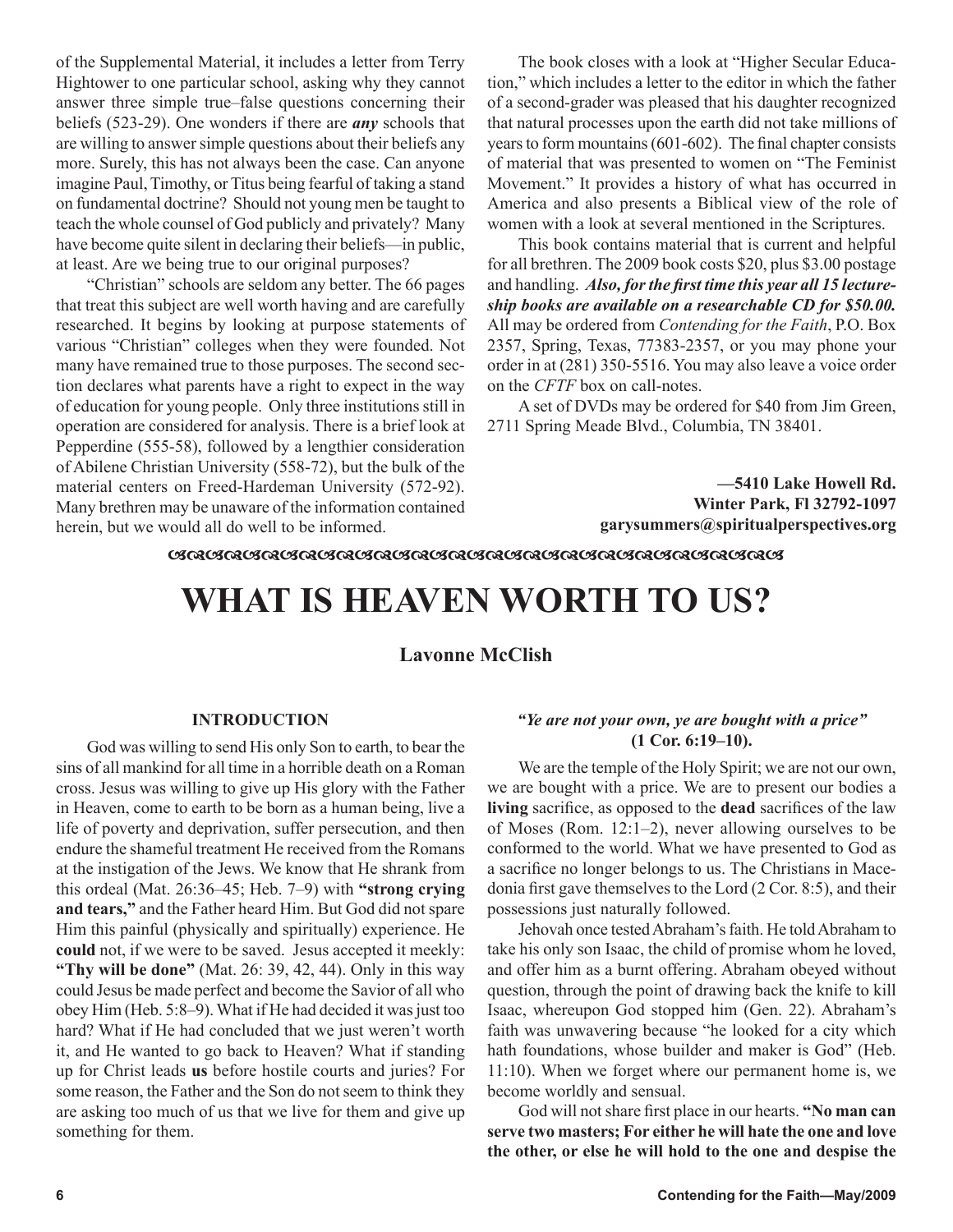**other. Ye cannot serve God and mammon"** (Mat. 6:24). Jesus said the greatest commandment is this: **"Thou shalt love the Lord thy God with all thy heart, and with all thy soul, and with all thy mind"** (22:37–38, emph. LJM). That doesn't leave any heart, soul, or mind for anyone else.

There comes a time in a Christian's life when he should have grown and developed into a mature saint. We grow by first drinking the milk of the Word, and then graduating to strong meat as we exercise our senses in discerning good and evil (Heb. 5:12–14). We don't "absorb" knowledge by osmosis. We have to work at it. If we don't, we will not be prepared to withstand persecution when it comes. If we crumble at the disapproval of friends or family, what will we do when **real** threats arise?

**"And it is appointed unto man once to die, but after this the judgment"** (Heb. 9:27). We must live every day of our lives with those facts in mind. Does it seem difficult today to take a stand for the Truth? Perhaps it will seem easier if we picture ourselves dying and then standing before God at the Judgment. Our **death** is real (unless Christ returns first); **Christ's return** is real; the **Judgment** is real. Our suffering here on earth will be as nothing in view of those things (2 Cor. 4:16–18)..

Hebrews 11, the "faith" chapter, relates the experiences of that **"great cloud of witnesses"** (12:1). God rewards those who **diligently seek Him** (11:6). This is no half-hearted, be-faithful-when-it-doesn't-require-any-effort-or-sacrifice seeking. The recipients of this letter had already undergone severe trials and afflictions (10:32–34).

*These examples of faith under trial are given to encourage us.* 

Peter reminds us that this world and everything in it will be burned up (2 Pet. 3:10). All the things we valued so highly will vanish in an instant. Only the eternal will remain. We, as did Abraham, must look for new heavens and a new earth (vv. 12–13), where there will be only righteousness. "Love not the world, neither the things that are in the world. If any man love the world, the love of the Father is not in him" (1 John 2:15).

The little book of Jude tells us to "**contend earnestly for the faith which was once [for all] delivered to the saints"** (v. 3, emph. LJM). *Earnestly* implies that we are to make a diligent effort, which in turn implies that we must be prepared at all times.

### *"Behold their threatenings"* **(Acts 4:29).**

Jesus said, "**Blessed are they that are persecuted for righteousness' sake, for theirs is the kingdom of heaven.… Rejoice and be exceeding glad; for great is your reward in heaven: for so persecuted they the prophets which were before you"** (Mat. 5:10–12). He told His disciples, **"Be not afraid of them that kill the body, and after that have no more that they can do. But I will forewarn you whom ye shall fear: Fear him, which, after he hath killed hath power to cast into hell; yea, I say unto you, fear him"** (Luke 12:4–5). **"And ye shall be hated of all men for my name's**  **sake; but he that endureth to the end shall be saved….The disciple is not above his master, nor the servant above his lord"** (Mat. 10:22, 24).

Jesus challenged us: **"Whosoever therefore shall confess me before men, him will I confess also before my Father which is in heaven. But whosoever shall deny me before men, him will I deny before my Father who is in heaven"** (Mat. 10:32–33). In this context, Jesus' statement does not refer primarily to the confession we make before baptism, but to the confessions we must be willing to make publicly even if it proves very costly.

John the Baptist was killed because he dared tell Herod it was not lawful for him to have his brother Philip's wife (Mat. 14:1–12). Why couldn't he have just kept his mouth shut? He didn't have to confront Herod that way. He could have ignored what the king was doing—but he didn't. Stephen (Acts 7) could have simply looked the other way, rather than confronting those angry Jews. Because he defended his Lord, he thereby became the first Christian to pay the ultimate price for his faith. Jesus told the apostles that the world would hate them, since it hated Him. The time would come when those who killed Christ's messengers would think they were doing God a service (John 15:18; 16:2)!

The Lord further demanded,

**"If any man will come after me, let him deny himself, and take up his cross, and follow me. For whosoever will save his life shall lose it: and whosoever will lose his life for my sake shall find it. For what is a man profited, if he shall gain the whole world, and lose his own soul? Or what shall a man give in exchange for his soul?"** (Matt.16:24–26).

Peter sincerely thought he was strong enough to go with his Master and stand by Him, even unto death. He confidently affirmed, **"Though all men shall be offended because of thee, yet will I never be offended.…Though I should die with thee, yet will I not forsake thee"** (Matt. 26:33). We know the sad story of how Peter hotly denied that he even knew Jesus at all. Now, we ought to be extremely careful not to judge Peter too harshly. We can't possibly know how **we** will react under pressure until it comes to us. We should pray

# **FREE CD AVAILABLE**

*Contending for the Faith* is making available a CD-ROM free of charge. *Why is this CD important? ANSWER*: It contains an abundance of evidentiary information pertaining to Dave Miller's doctrine and practice concerning the reevaluation/reaffirmation of elders, MDR, and other relevant and important materials and documents directly or indirectly relating to the Brown Trail Church of Christ, Apologetics Press, Gospel Broadcasting Network, MSOP, and more.

To receive your free CD contact us at *Contending for the Faith*, P. O. Box 2357, Spring, TX 77383-2357, or email us at dpbcftf@gmail.com.

If you desire to have a part in the distribution of this important CD you may make your financial contributions to the Spring Church of Christ, P. O. Box 39, Spring, TX 77383.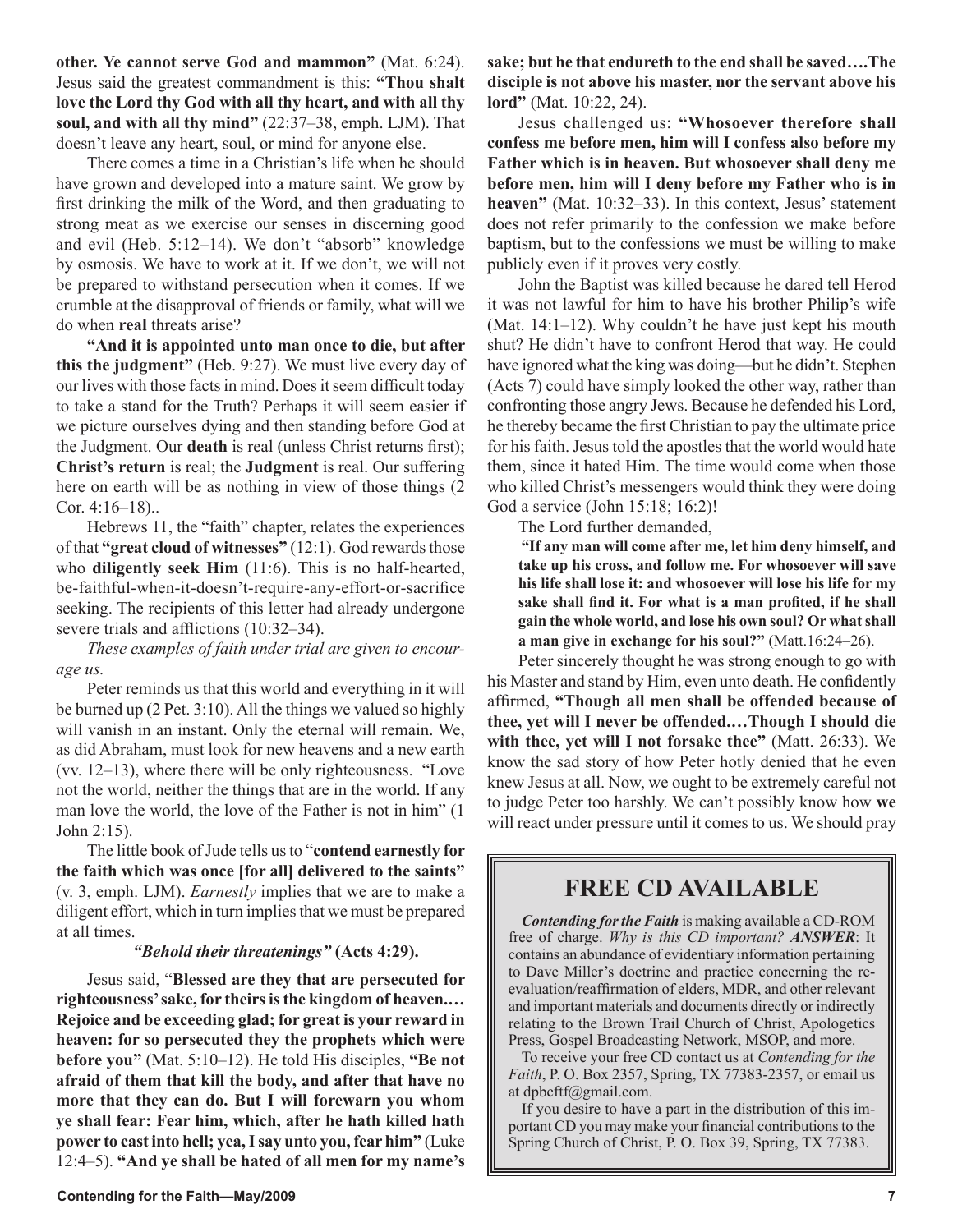for the strength and courage to confess Jesus, under fire, and never, never deny Him.

The Sanhedrin court in Jerusalem arrested Peter and John and commanded them not to speak any more nor teach in the name of Jesus (Acts 4:18). It could not have been easy for Peter to reply, **"Whether it be right in the sight of God to hearken unto you more than unto God, judge ye. For we cannot but speak the things which we have seen and heard"** (vv. 19–20). Peter and John did not pray—nor did they ask others to pray—that they might be spared persecution. No, they said, **"And now, Lord, behold their threatenings; and grant unto thy servants that with all boldness they may speak thy word"** (v. 29). Their prayer was answered shortly thereafter, and this time all of the apostles found themselves before the Jewish court again (5:25–28). Again, Peter answered, **"We ought to obey God rather than men"** (v. 29).

Paul wrote to the Galatians, **"For do I now persuade men, or God? For if I yet pleased men, then should I not be the servant of Christ"** (1:10). And neither can we be servants of Christ if we are more eager to please man—**any** man—than we are to please Christ. We are to "crucify" ourselves so that we no longer live, but Christ lives in us (2:20).

We know that Saul of Tarsus had to give up much in order to become a Christian and preach Christ to the world. But maybe we haven't thought about the expanded descriptions of his sacrifices, related in bits and pieces throughout Acts and Paul's letters, putting the accounts together. He said that he gloried in tribulations, knowing that tribulation works patience or endurance (Rom. 5:3). Should not we also look at tribulation and trial in that way?

Paul reckoned that **"the sufferings of this present time are not worthy to be compared with the glory which shall be revealed in us"** (Rom. 8:18). From verses 31 through 39 Paul, beginning with the rhetorical question, **"If God be for us, who can be against us?"** recites a list of forces that cannot separate us from the love of God. In this list he includes being killed for the name of Christ, but then says we are "more than conquerors through him that loved us." Even if we must die for Christ, we haven't lost—we live with Him. Paul admonished the Philippians not to be terrified by their adversaries, because it was given them to suffer on behalf of Christ (4:28–29). From a Roman prison he wrote, **"I can do all things through Christ, which strengtheneth me"** (v. 13).

Paul told Timothy to fight the good fight of faith so that he could lay hold on eternal life (1 Tim. 6:12), reminding him that **"God hath not given us the spirit of fear, but of power, and of love, and a sound mind"** (2 Tim. 1:7). He also told Timothy to endure hardship, as a good soldier of Jesus Christ: **"No man that warreth entangleth himself with the affairs of this life; that he may please him who hath chosen him to be a soldier"** (2:3–4). Most of us in this affluent age and in this wonderful country have been guilty of this entanglement. Paul was bound in prison as if he were an evildoer (v. 9). **"If we suffer, we shall also reign with him: if we deny him, he also will deny us"** (v. 12).

After recounting some of the mistreatment he received at Antioch, Iconium, and Lystra, Paul says, **"Yea, and all that will live godly in Christ Jesus shall suffer persecution"** (2 Tim. 3:12). If we have never suffered persecution, maybe we should search for the reason. Paul charged Timothy to endure affliction (4:5). The Christian's life was not intended to be all sweetness and light nor a bed of roses—it is a **fight**  (v. 7). He often stood alone, as we sometimes may have to stand alone.

Jesus was made perfect through suffering (Heb. 2:10). Since He has suffered, and since He was tempted in the same ways we are tempted, He knows how to sympathize with us (2:18; 3:15). We must be steadfast until the end, sharing in Christ's sufferings when we are called upon to do so (v. 14).

Some of the unnamed heroes of faith **"were tortured, not accepting deliverance**"; others were mocked and scourged, imprisoned, stoned, sawn asunder, or killed with the sword. Others wandered about with only skins for clothing, destitute, afflicted, and tormented (Heb. 11:35–37). They, like Abraham, looked for the promise, but did not receive it in their lifetimes.

We should say, **"The Lord is my helper, and I will not fear what man shall do unto me"** (Heb. 13:6). We must bear the reproach of Jesus (vv. 12–13). As Abraham, we must remember that this world is not our home; we have no permanent dwelling on earth, but we look for an eternal city (v. 14).

James tells us that the trying of our faith works patience (endurance) (1:3). Certainly all of those mentioned in Hebrews 11 had their faith tried! Why would we expect ours not to be tried? The prophets are our example in suffering, affliction, and patience (Jam. 5:10). God will reward those who endure and are faithful **to the end**, not just part of the way.

Peter's epistles exhort us to be patient in hope, even though we must endure severe trials and temptations (1 Pet. 1: 3–7), never taking our eyes off our inheritance which will never fade away. **"For what glory is it if ye be buffeted for your faults, ye shall take it patiently? But when ye do well, and suffer for it, ye take it patiently, this is accept-**

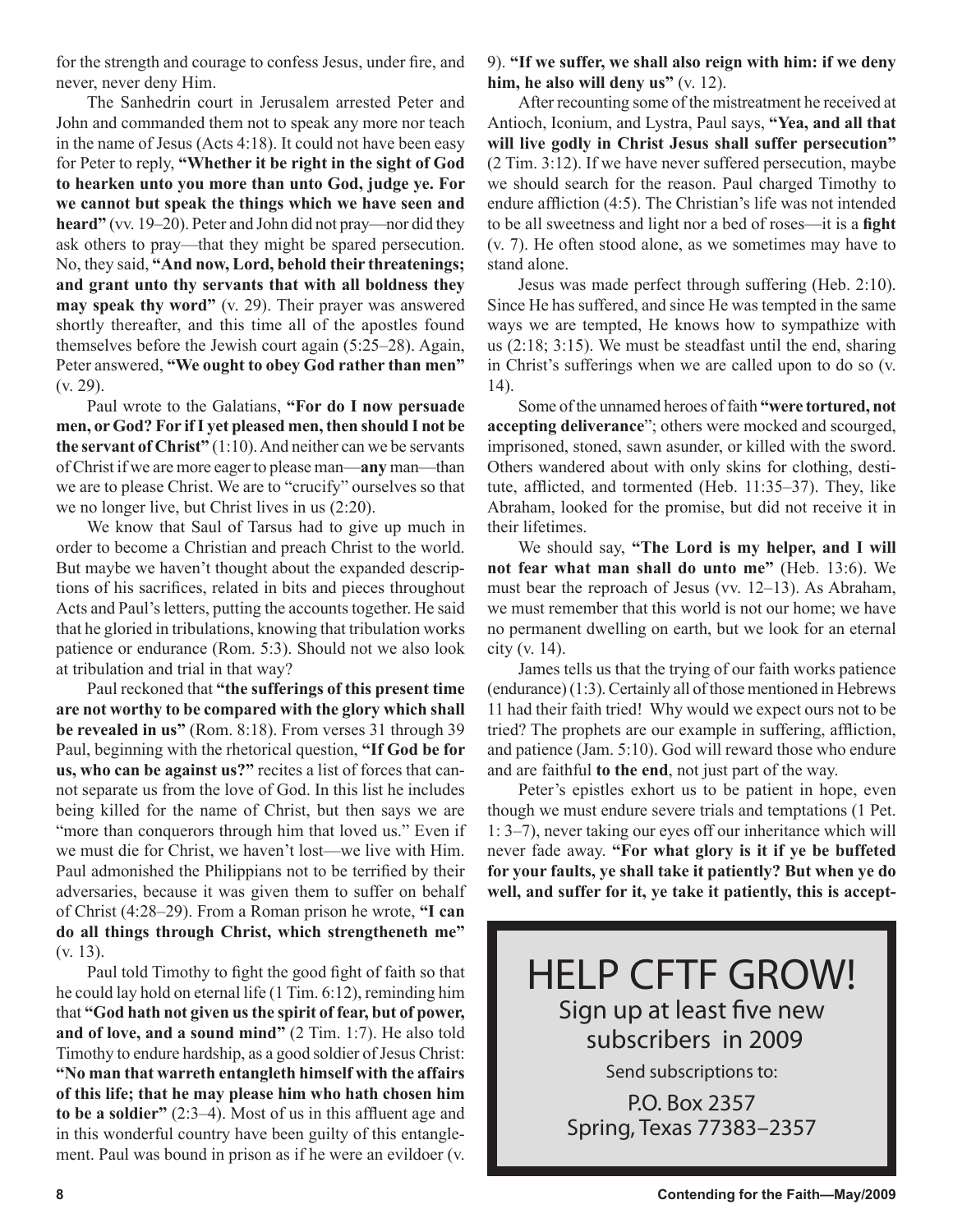### **able with God"** (2:20).

We should not think it strange that we may be facing a fiery trial, but we should view it as our sharing in Christ's sufferings (1 Pet. 4:12–13). It is a privilege to be reproached for the name of Christ (v. 14): **"If any man suffer as a Christian, let him not be ashamed, but let him glorify God on this behalf"** (v, 16). The afflictions that beset us are the same as those plaguing our brethren all over the world (5:9). Suffering will make us perfect (mature, complete), if we are faithful and refuse to compromise (v. 10).

As has been stated repeatedly throughout the Old and New Testaments, the Truth will be evil spoken of (2 Pet. 2:2). The world does not know us, because it did not know the Christ (1 John 3:1). We should not be surprised if the world hates us (v. 13). **"Whatsoever is born of God** *overcometh* **the world; and this is the victory that** *overcometh* **the world, even our faith"** (5:4, emph. LJM): the "overcoming" theme again.

Christ said to the church at Ephesus, **"I have somewhat against thee, because thou hast left thy first love"** (Rev. 2:4). We might think that, after all they had suffered, and all they had done for the cause of Christ, they were pretty good folks. But we often don't think the way the Father and the Son think. They had fallen and they needed to repent. The fire of their love had gone out. We can never relax or let down our guard. The Christian's fight is a day-in, day-out lifetime commitment. No vacations, no holidays.

**"To him that** *overcometh*, **will I give to eat of the tree of life, which is in the midst of the paradise of God"** (Rev. 2:7, emph. LJM). That is a wonderful promise, but it doesn't come cheaply. We must **overcome**. **"Fear none of these things which thou shalt suffer; behold, the devil shall cast some of you into prison, that ye may be tried; and ye shall have tribulation ten days; be thou faithful unto death, and I will give thee a crown of life"** (v. 10). That means, "Be faithful to the point of giving your life for Christ if need be." **"He that overcometh shall not be hurt of the second death"** (v. 11, emph. LJM). If we would escape the second death, we must **overcome**.

There will be no reward unless we remain faithful through whatever trials Satan sends our way. "**And whosoever was not found written in the book of life was cast into the lake of fire"** (Rev. 20:15). Isn't it worth whatever we have to go through in order to have our names written there and not be cast into the lake of fire?

### **"***God shall wipe away all tears***" (Rev. 21:6).**

The most beautiful description of Heaven in the entire Bible is found in Revelation 21 and 22.

**And God shall wipe away all tears from their eyes; and there shall be no more death, neither sorrow, nor crying, neither shall there be any more pain; for the former things are passed away. He that overcometh shall inherit all things; and I will be his God, and he shall be my son** (21:6–7, emph. LJM).

The dark side of this picture is that

**the fearful, and unbelieving, and the abominable, and murderers, and whoremongers, and sorcerers, and idolaters, and all liars, shall have their part in the lake which burneth with fire and brimstone; which is the second death** (v. 8).

There are some pretty bad characters in that list. But did you notice that **"the fearful"** have a place in it? How many of us does that describe? We must overcome a cowardly fear that shrinks from persecution for righteousness' sake. And how about **"all liars?"** There is no classification of "little white lies" and "big bad lies"; it's "all liars." Might we want to do some self-examination here, particularly when we are thinking up excuses for not obeying God?

The remainder of Revelation 21 (from v. 9) and the whole of chapter 22 are given over to a description of Heaven. Doubtless this description does not do justice to what we will see when we get there, since John's words were limited to what human minds could express and comprehend. **"Blessed are they that do his commandments, that they may have right to the tree of life, and may enter in through the gates into the city"** (22:14). While many of those left on the outside will be most unsavory characters, there will also be people who **almost** overcame, but whose faith wavered, who lost courage, and who turned back. Read this description of Heaven and then tell me it won't be worth whatever we have to give up, whatever we have to endure, whatever obstacles we have to overcome, so that we can be there with God and His Son forever.

#### **CONCLUSION**

Paul wrote, **"But I keep under my body and bring it into subjection, lest that by any means, when I have preached to others, I myself should be a castaway"** (1 Cor. 9:27). Lest I be misunderstood, I have researched and written this material for myself as much as for anyone else. I do not deceive myself that I have attained the level of strength and maturity that my age and opportunities would suggest I should have. **I** need these admonitions and reminders. I believe we **all** need them. None of us knows what the future holds, but the direction in which our country is heading is ominous. We know the climate is hostile to God, the Bible, and to Christians, and growing more so by the day. We must be preparing **now** for the time when we will have to make some difficult choices and take some very unpopular stands. If we fail to be faithful in easy times, how shall we react in the hard times? We must begin **acting** rather than **reacting.**

> **—908 Imperial Drive Denton, TX 76209**

**THE 2008 BOUND VOLUMES OF CFTF ARE HERE. WRITE, PHONE OR E-MAIL US TO-DAY FOR YOUR COPY. WHY NOT ORDER AN EXTRA COPY FOR A FRIEND**?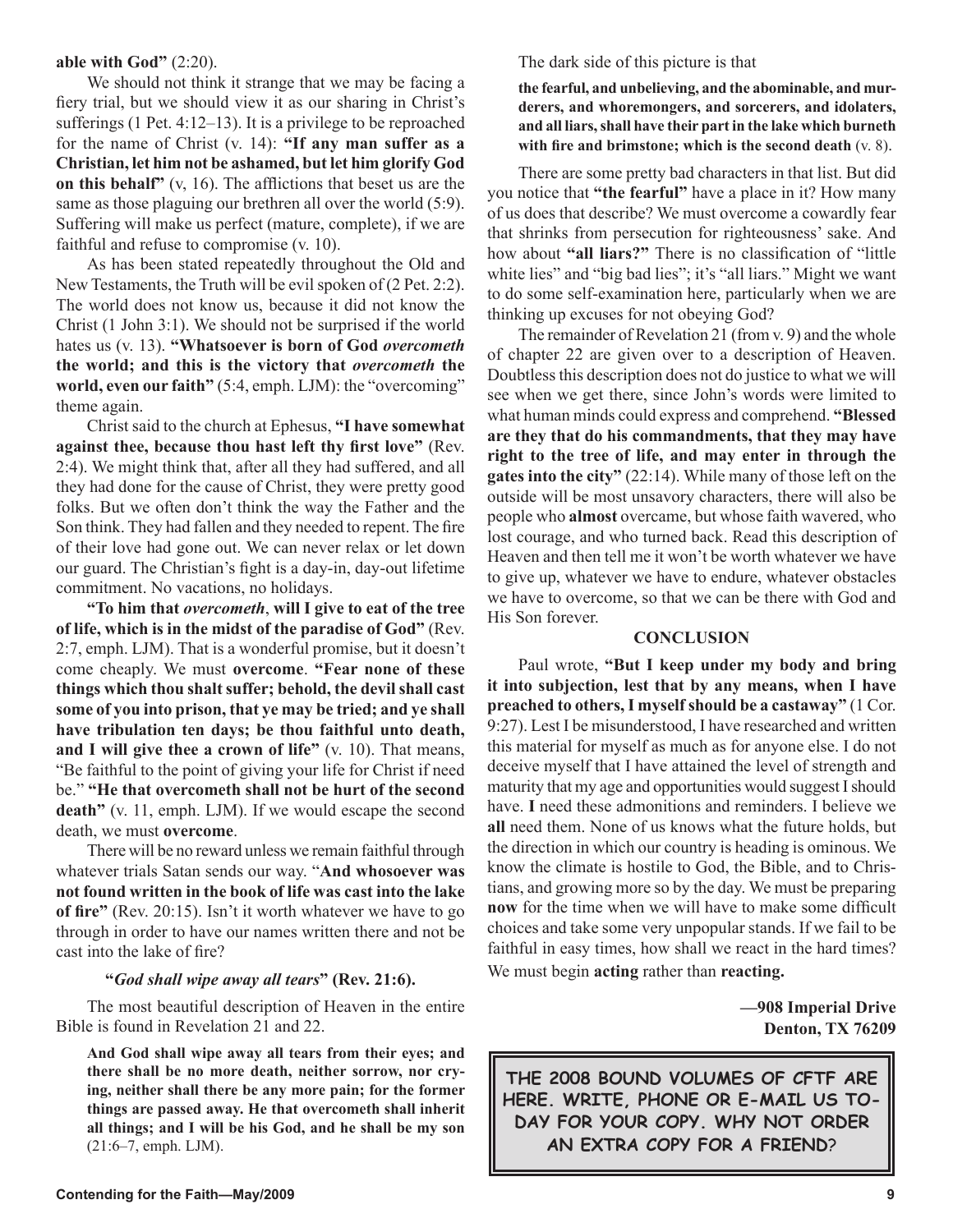# **CHANGES IN THE RESTORATION MOVEMENT\***

# **Paul Vaughn**

Shortly after men of courage stood up to proclaim New Testament Christianity, a new generation of men began to disregard the Restoration Plea. Barton W. Stone saw a change in attitude coming in August, 1844. He warned of pending digression with Denominationalism. He said,

My dear brethren, we have advanced, and become a great people. N ow is the time of danger-now there is need of humility, watchfulness and prayer .... We may be so captivated by the doctrines, forms, popularity, and respectability of the sects around us, that we may try to accommodate the truth of God in order to gain their favor. $1$ 

The first step away from the Bible was the American Christian Missionary Society of 1849. This was a change, that divided congregations and would lead to an organization, known today as the "Disciples of Christ." The Disciples of Christ have advanced to the point that they no longer believe in the Bible as being inspired of God or that one needs to believe in Jesus to be saved. The change came one step at time over a period of about one hundred years.

The second move away from the New Testament pattern was the introduction of mechanical instrumental music in the worship. The first congregation to use mechanical instrumental music was at Midway, Kentucky, in 1859. those who favored the use of mechanical music divided a multitude of congregations. They used two methods to introduce mechanical music. When a church had a majority of members who desired mechanical music, it would be voted in and those who rejected it had no choice but to leave and establish a new congregation. The second method was more effective in keeping the congregation from dividing, but the ultimate end was the use of mechanical music.

Congregations that desired to change the music of the church, but did not want a serious controversy would introduce the subject gradually. It would start in the Sunday school and, in time, be used in the worship of the church. An example of this method is the Maysville Christian Church, Maysville, Kentucky. In 1883, organs were gaining favor in many of the churches, so the Maysville church wanted one also. It was at this time that their:

Sunday school was granted permission to procure and use an organ in its service. Two or three of the older members of the congregation were opposed to using the organ in the actual church service, however, on the

grounds that such use was not scriptural. In deference to their wishes, the church delayed this step for a few years, after which time the organ was adopted for use in the church service. Because the congregation had been willing to introduce the subject of the organ gradually, a serious controversy over a matter that disturbed many Christian churches was avoided.2

In 1909, a new organ was installed in the worship service of the Maysville church. It took twenty-six years from 1883 to 1909, for those who desired mechanical instrumental music to gradually change the thinking of the congregation. It started with the Sunday school, and when that generation was grown, they brought it into the worship, as was noted, without "controversy." Today, the Maysville church that desired the organ because it was used by other churches is just like the other churches around them and have gradually changed the Truth of God into the doctrines and teachings of men. They are part of the Disciples of Christ with an open commitment to liberalism. They reaped the changes that were set in action in 1883.

The changes in the church from 1849 to 1906, were brought about by those who compromised with error. The church in Maysville had no authority for the use of the organ in their Sunday school class, but it opened the door for mechanical music in the worship. They chose to compromise the truth to achieve the desire of their heart. There was no attempt to look to the Scriptures for authority to use the organ. They only worked out a plan to avoid controversy.

Because many churches were willing to compromise with error, a division resulted. The Christian Church chose the broad way of liberalism and the churches of Christ chose to adhere to the word of God. The road

# **2009 SPRING CFTF LECTURES**

**CD'S, DVD'S, MP3, & VIDEO RECORDINGS ORDER FROM: Jim Green 2711 Spring Meade Blvd. Columbia, TN 38401**

**PHONE**: (**931) 486–1364 www.jgreencoc-video-ministry.com email at jgreencoc1986@yahoo.com**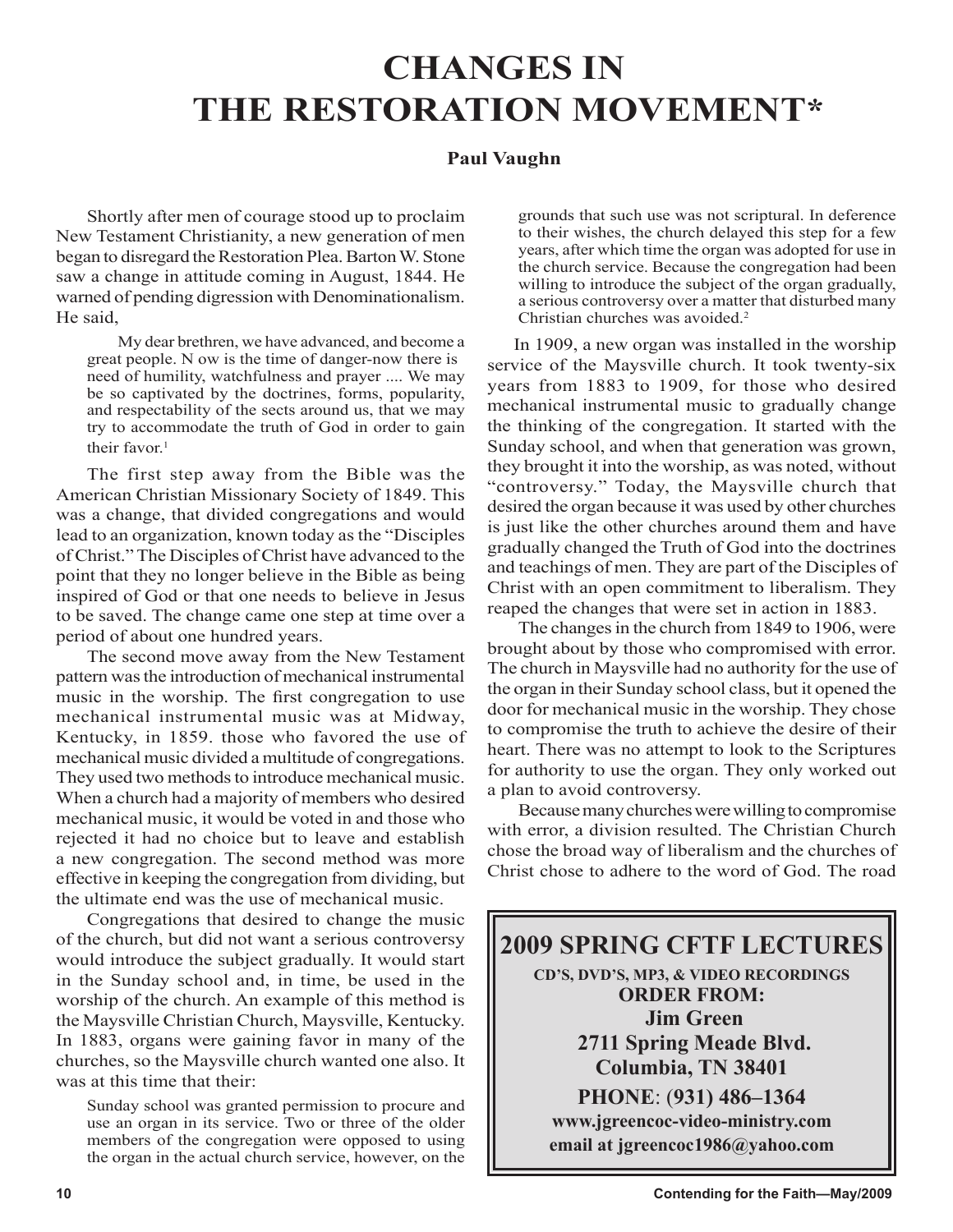of liberalism did not stop with the Missionary Society or mechanical instruments of music. They were only the first steps away from the Scriptures. Today the Christian Church has open membership, women elders, women deacons, women preachers and they consider themselves to be a denomination. Each change they made took them farther away from the New Testament and the Restoration Plea to restore the church that Jesus built.

### **EFFECTS OF CHANGES**

As stated previously, when one changes anything, it goes through a transformation. It becomes different from the original; substitutions are made, and one has a transmutation of character. This is what happened to those congregations that changed the worship and function of the church between 1849 and 1906.

Christians who once spoke as "the oracles of God" (1 Pet. 4:11), were speaking and teaching the doctrines of men. The EFFECT OF THESE CHANGES can be easily seen today. In Kentucky and Ohio, once a strong-hold for New Testament Christianity, there are many places that are mission points. Brown County, Ohio, is about forty miles east of Cincinnati. There were eleven churches of Christ located in the county. They ALL went by the way of the Christian Church. In Mason County, Kentucky, which is located sixty miles northeast of Lexington, and across the Ohio River from Brown County, Ohio, there were ten churches of Christ. They ALL went into apostasy and abandoned their plea to speak as the oracles of God. Scott County, Kentucky, which was home to Barton W. Stone, John T. Johnson, John Allen Gano and had eight congregations of the body of Christ, is a mission point today. They ALL went the way of the Christian Church or the Disciples of Christ.

The above are but three locations that show the effects of changing one's attitude toward the Scriptures. Although many of those who took the first step away from the Restoration Plea to speak as the "oracles of God" would not have advanced to the various teachings in the Christian Church or the disciples of Christ today, they did open the door to the numerous strange doctrines being taught by introducing the Missionary Society and mechanical instrumental music. Each step one takes away from theScriptures leads to another until they reach the point of no return

# **NEW TIME RELIGION**

In many ways the church today is paralleling the course of the church in the nineteenth century. There were those in the nineteenth century who wanted to modernize the church as there are some today with the same attitude.

People are crying out for a NEW TIME RELIGION, one that will attract the baby boomers, the movers and shakers in society. To do this, they reach to high-tech entertainment and stop quoting the Bible.

Like the church in Maysville, Kentucky, that used its Bible class to effect change without controversy, there are some churches doing the same thing today. It is called "Children's Church," where young people are taken to be entertained. Once a generation is taught that they come to church to be entertained, it will not be long until they have high-tech entertainment in the worship service. This can be seen in many congregations with the use of choirs and solos in the worship service. There is no scriptural authority to divide a congregation and establish a children's church. It is a step away from the pattern set forth in the Scriptures. History will one day show where the step will lead. It certainly is NEW TIME RELIGION. It cannot be found in the gospel that was preached in the first century.

The history of change in the church of Christ from the first century to the present is full of mistakes. It is a history of man making mistake after mistake in turning from God's way. Once truth is compromised and error is allowed to be taught, it is not long until a congregation or a whole region of churches is swept away into the darkness of sin. Digression leads to apostasy and apostasy is death!

Today we must heed the warning of Jude and, **"earnestly contend for the faith which was once delivered unto the saints"** (Jude 3) because there are many mockers who desire to change the faith unto their own ungodliness. We must learn from history or else be prepared to rebuild the church in areas where it flourishes today!

### **End Notes**

**\*** Bobby Liddell, Editor, *Changes In The Church of Christ,* 19th Bellview Lectures, Austin McGary & Company, Pensacola, FL, 1994, pp. 22-26.

1. Barton W. Stone, "A Letter to the Church of Christ, Scattered Abroad Throughout the United States of America," *The Christian Messenger*, Vol. 14, Jacksonville, Star Bible Pub., 1844, p. 117

2. Gayle Braden and Coralie Runyon, *A History of the Christian Church, Maysville, Kentucky,* Maysville Christian Church Pub., 1948, p. 97.

# **—1415 Lincoln Road Lewisport, KY 42351**

# **FIRST 35 YEARS OF** *CFTF ON DVD* **\$50.00 ORDER FROM** *CONTENDING FOR THE FAITH* **P. O. BOX 2357**

**SPRING, TEXAS 77383-2357**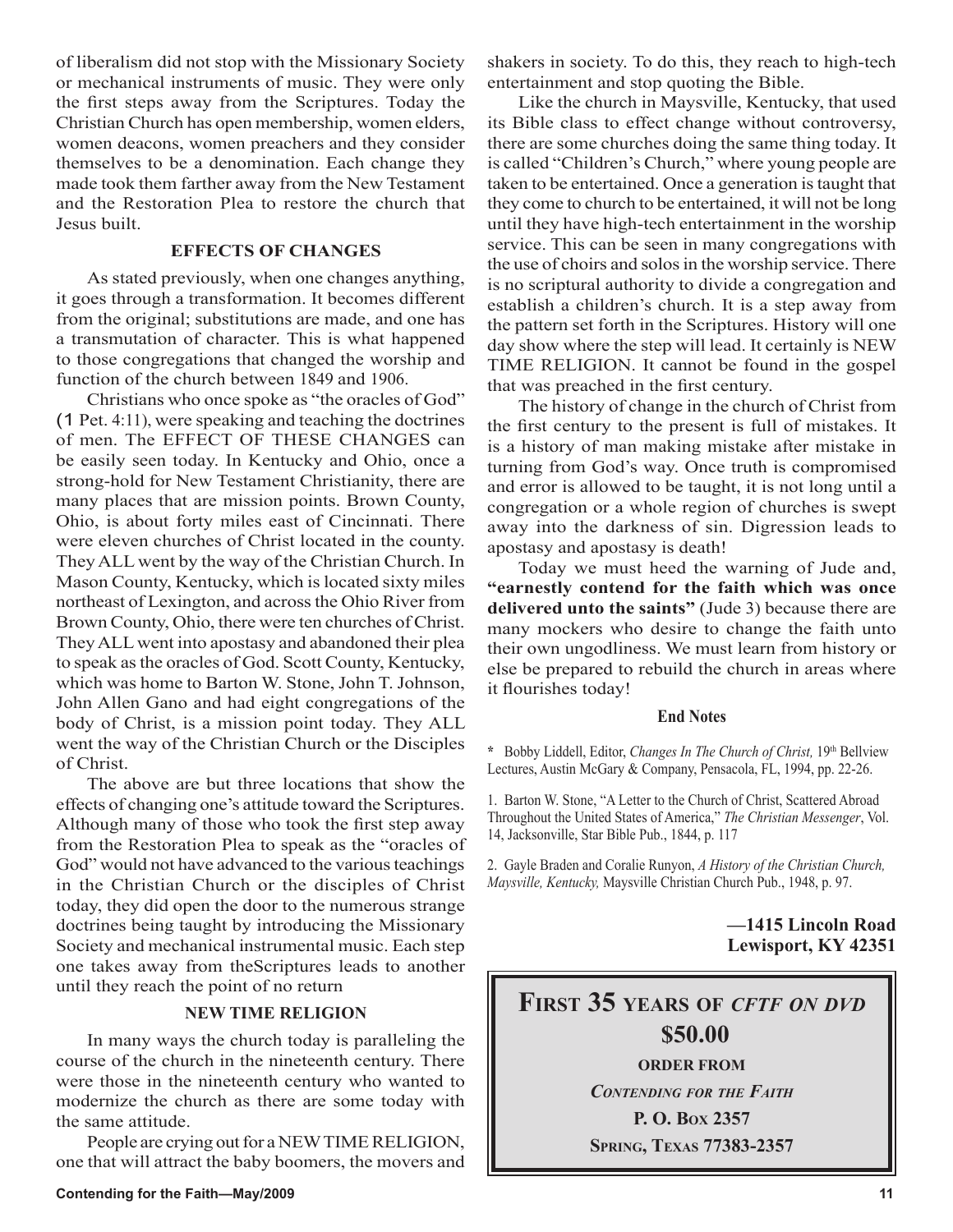"...a bishop must be blameless, as the steward of God ..." (Titus 1:7)

# **ELDERS: Who Are These Men?**

**W. N. "Bill" Jackson** 

 *Relationship Among Themselves (5)*

**"The elders ... I exhort, who am also an elder..." — 1 Peter 5:1**

# **A Grand Co-Working In The Kingdom**

All of those in the Lord's kingdom should have that sense of being, belonging, sharing and joyfully participating in the work of God on this earth. And when we think of elders over a congregation, we think of a grand partnership in the most spiritual work in this world. God has decreed, against the one-man Diotrephes (3 John 9-10), that His congregations be served by a plurality of elders. These are men especially selected, as we have seen, to serve as shepherds and directiy under the Chief Shepherd (1 Peter 5:4), the Christ. Of all who make up the kingdom, these men – the most spiritual to be found – should be examples of *getting along.* They have work, and they have burdens, common to themselves, but not shared to the same extent with any others in the congregation. All such should make for a great oneness and harmony. And if it is there, the congregation can sense it, and know it, and they are the better and happier people for it!

# **The Authority Does Not Rest In One!**

Expediting their goodwill and spirit of cooperation should be the reminder that authority is not said to rest in one elder rather, in the eldership, in the group of elders, be it two or twenty. This does not mean that one man cannot act, but his acting should be within the areas wherein by discussion the determination has been made that he can thus act for all, and with their consent. A great deal of discord can result when one man acts, supposedly for the group of elders, but in an area and in a manner surprising to them and unknown to them through previous discussions. Hence, the need for their periodic meetings, and their very thorough discussion of the Kingdom's business.

The work of God is wonderfuIly blessed when a full and frank discussion is held between the elders, but then, when all have been heard, and when the decision has been made, all speak WITH ONE VOICE! The men we speak of are to be spiritually big enough to venture a view, have it laid alongside other views, and then (since it involves matters of judgment and expediency) to have the will of the body to prevail and to take it in good spirit. Nothing will promote disharmony any more than to hear an elder state to the members, "I wasn't for it, but they didn't listen to me." Why utter any such statement, to the detriment of the church of the Lord? ONE VOICE should come out of the elders' meeting and every one

should labor in the carrying through of the plans made without a hint that any other opinion was held by any!

In this regard, let us state again that elders should have some schedule of regular meetings. The Father's business (Luke 2:49) is surely that important, and the church foyer or parking lot is a horrible place to do business for the Lord! It is extremely difficult to spiritually examine a problem and reach a decision *on the fly* between the building and the automobiles! *Remember, we earlier pointed out that IT TAKES TIME!*

# **There Are No "Senior" Or "Apprentice" Elders**

One may indeed be *senior* in terms of years, in terms of time in the Kingdom, and yes, in terms of years he has served in the eldership. But, such will not give him *Senior elder* status so that he has senior authority! Likewise, one does not enter the eldership, then to begin serving an *apprecticeship* for a time until he can be then recognized as a *full-status elder.* One of the most flagrant and non-spiritual examples of this type of thing happened when one was added to an eldership, then to be told by the existing elders that he could attend the meetings, participate in the discussions, etc., but would

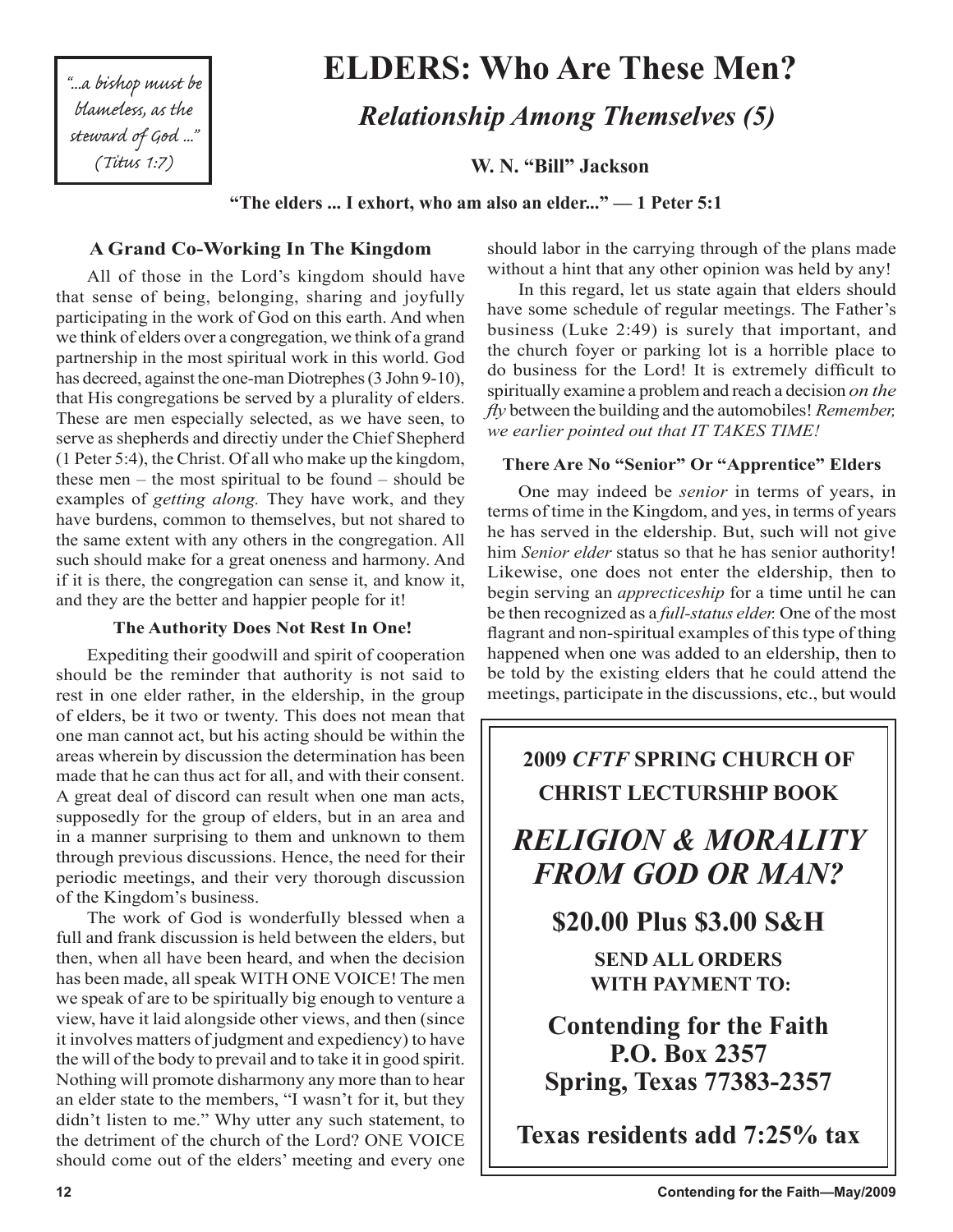have no *voting power* until after a year's time! May it be borne in mind that the very day one is added to the eldership of a congregation, he is as much an elder as the rest, regardless of the time they have served. and shares equally in the authority possessed by the rest! The very qualifications God has set forth, and the examination rendered by the congregation, would see that a man of utmost caliber would be chosen, and a man of such caliber may begin serving immediately upon appointment.

# **Some Suggestions As Elders Work Together**

(1) Hold regular meetings, and make them frequent enough that the matters needing attention do not *stack up,* then either to be ignored completely or to be rushed through in a hurried *catch-up* fashion wherein the time. study and prayer needed is not done!

(2) Inform the congregation of the meeting times, with an invitation to any who wish to see them that they stand ready at those times, or upon other arrangements, to counsel and study with them. It surely helps the congregation to know that their elders do meet regularly, and are attending to the business of the Kingdom. When members who need counseling are to meet with the elders, every effort should be made that all elders be present. If the matter is important enough for such a meeting, it will be important enough for all the elders to be present, that all will have knowledge of the matter, but more, that all may add their own wisdom and spiritual judgment to a proper solving of the problem or crisis.

(3) Since elders will deal primarily with routine matters of judgment and expediency, when an elder or perhaps more than one, is to be absent, there should be sufficient trust and confidence in the work of the group that the absent elder will stand in agreement with decisions made while he was away. Meetings can be re-scheduled, and sometimes need to be done, but one man being absent should not bring the work of the Kingdom to a halt. The group should be able to operate when one of the number is absent, and the one absent must have the attitude that he will abide by the consensus of the group!

There should be an equal sharing of the "chairing" of the meeting, be it a rotation monthly or quarterly, with that elder responsible for the gathering of materials or notes he has made, of materials from the elders' box (mail, etc.), and then to be in charge of the meeting, leading from point to point and making notes of matters discussed and decisions reached. Sometimes matters must be handled that will involve strict confidence, and such should not be taken outside the elders' meetings, no, not even to their wives!

(4) There can be a dividing up of the work for certain periods of time. Some works are large enough, and varied enough, that at any time on any day some routine decisions may need to be made, and some division of the work expedites this. We have in mind such as (1) An elder responsible for overall supervision of things pertaining to BUILDINGS, GROUNDS AND MAINTENANCE, (2) Another responsible for things pertaining to the TEACHING PROGRAM of the church – classes, pulpit work, vacation Bible school, literature, etc., (3) Another responsible for FINANCIAL matters, and (4) Another responsible for matters pertaining to EVANGELISM, MISSIONARY ENDEAVORS, PERSONAL WORK programs, etc. as well as some other such areas.

Be it remembered that the divisions of responsibility for brief times is merely an expedient device to facilitate the work, but the elders as a group remain responsible for the work of the congregation–ALL OF IT. In other meetings, there should be full and complete discussion of what has transpired, and what action has been taken, in all of these areas since the last meeting. All should be thus informed, ALWAYS. We mentioned that these divisions of the work should be for brief times, be it three months, or six months, etc., and with good reason. Severe illness or death can, in short order, take one of the elders, and if he has had certain responsibilities over a long period of time, and if he has not been open and frank in covering all that has transpired in his area of concern, he is then gone and the others are virtually novices as to that part of the work! *ALL should be knowledgeable as to ALL aspects of the work!*

There is, then, every reason to vary the areas of concern with frequency, giving all experience in all areas. and keeping all informed as to every matter within the life, service, worship and work of the congregation! Spiritual concern for the Kingdom, and acting always in the best interest of the Kingdom, would demand such!

(5) Finally, it surely goes without saying that each and every elder should be on guard lest there be any element – one person or a group – seeking to use him

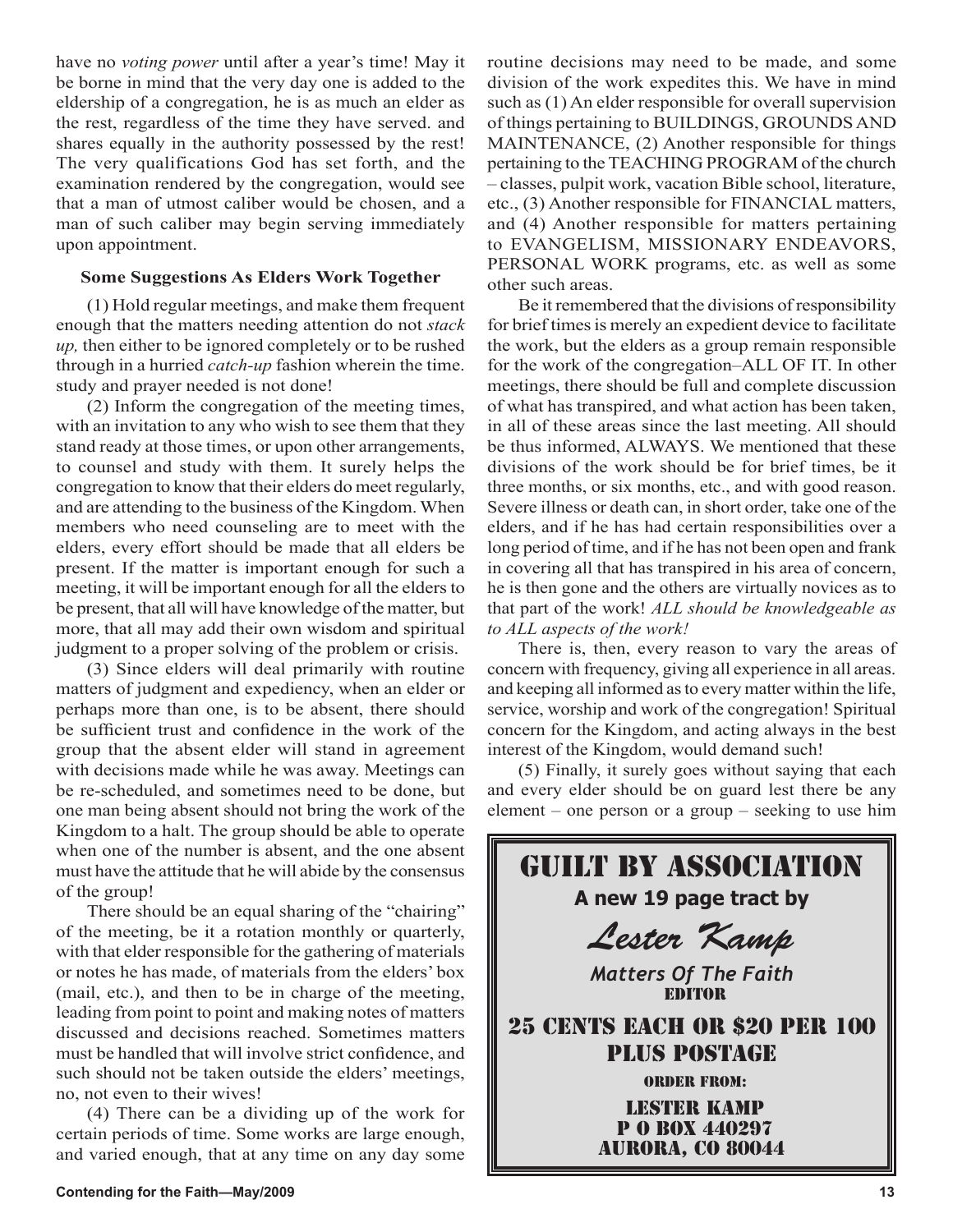as an instrument to guide the eldership as a body or to seek to gain approval of a pet project through using one as a goad to the body. We certainly are not stating that a member should not approach an elder with a suggestion or recommendation, but merely warning that a divisive and troublesome element will often seek to reach the *ear*  of one elder that he might be, they hope, their access to the body in some divisive matter. Again, men of such spiritual qualities as we have noted, and who seek the best interests of the Kingdom always, will be on guard against any who seek to **"sow discord among the brethren"** (Prov. 6: 19), and will not allow themselves to be so used as their instrument!

Those who serve as elders share with the rest of us in the entire work of the Kingdom of God, but they, together, have some concerns, interests and a commonbond in Christ and in the work of being His elders, that should bring from them the very best in dedication and godly effort!

**—Deceased**

# **THE BIRTH OF DIGRESSION**

# **E. R. Harper**

 The church is in danger of another digression. The "innocent things" being practiced today by loyal members of the body of Christ, because they do not think of the harm, are alarming to those of us who have been in the battle line for years.

 The same cause that took us away in the century just closed (the 19th Century–**Editor,** *CFTF*) will lead us into apostasy today; people not familiar with the Truth of the Bible do not know the issues that are troubling the church today. The modern pulpit does not discuss problems.

 Church members do not have conviction against certain practices, as they once had. We are trying too much to be like the world around us. Too much show and not enough teaching. Too many churches are saying, "We are not bothered with this or that. Why preach on such things? Preach on subjects that will build the church."

 Too many people are coming into the fold not converted from their errors due to soft, compromising preaching. We have no conception of what it means and takes to be spiritual. The list could be multiplied, but this is enough. Let us look at straws showing which way the wind blows and show the laxity, on our part, to watch every corner lest we fall from our steadfastness. Digression looks innocent at first, and deceives honest people. It does not look as if it will do much harm. In the beginning of digression few people see its flower.

 When the mechanical instrument was introduced, it was brought into the Bible School Classes with the promise that it would never be brought into worship. Innocent people, rather than to have trouble in the church, agreed to this. It was not long until the instrument was in the church.

 The digressives slowly broke down the convictions of the people against the instrument, especially the young people. The story is known. Digression swept the church and took meeting houses and members. The instrument, brought in for "non-worship" activities, soon became common in worship.

 *MY PREDICTION:* The time will come when the mechanical instrument will be used in Sunday morning public worship in congregations that now oppose it. Easter observance with sectarian bodies will be observed. Special holy days will be promoted. Bringing the instrument into the building for weddings, funerals, the young folk activities is a step toward digression. It is coming, and those of us who pointed it out are hated.

 Brethren, think of me as you may. Unless the church undergoes some old fashioned indoctrination, it is in for a ride. The future of the church is at the turning point. It is now time for men who know the Truth, love the church, and are not afraid to step forward, raise the banner of Truth, unsheathe the sword of the Spirit, and attack the enemy while the church is still the church. **—Deceased**

*[The previous article came from Roelf L. Ruffner, faithful preacher for the High Plains Church of Christ in Cheyenne, WY (See church advertisment on the last page of CFTF). It appeared in "The Communicator," the bulletin of the Fifth & Grape congregation in Abilene, July 25, 1999 while Royce Williamson was their preacher. In it he stated: "This article was first published in November 1957." Obviously Harper's wise warnings were ignored to the church's great hurt. Bro. Harper went to his reward on June 15, 1986 just short of his 90th birthday. Following Harper's article Ruffner appended the following words.* **—Editor***, CFTF]*

 Brother Harper was a true soldier of the cross. He exposed the errors in the Herald of Truth program and, later, the false doctrine concerning the Holy Spirit being taught at the Highland Church of Christ in Abilene, Texas.

 Brother Harper wrote this article in 1957 and it is certainly prophetic. Many congregations have fallen into the pit of apostasy and digression. Recently the new 2009 edition of the "Churches of Christ in the United States" directory was released. Twenty-one congregations were omitted by the editor because they had started using mechanical instruments of music in their worship. Most were large urban congregations. Let us pray for our apostasized brethren and that we may be spiritually alert. **—RLR**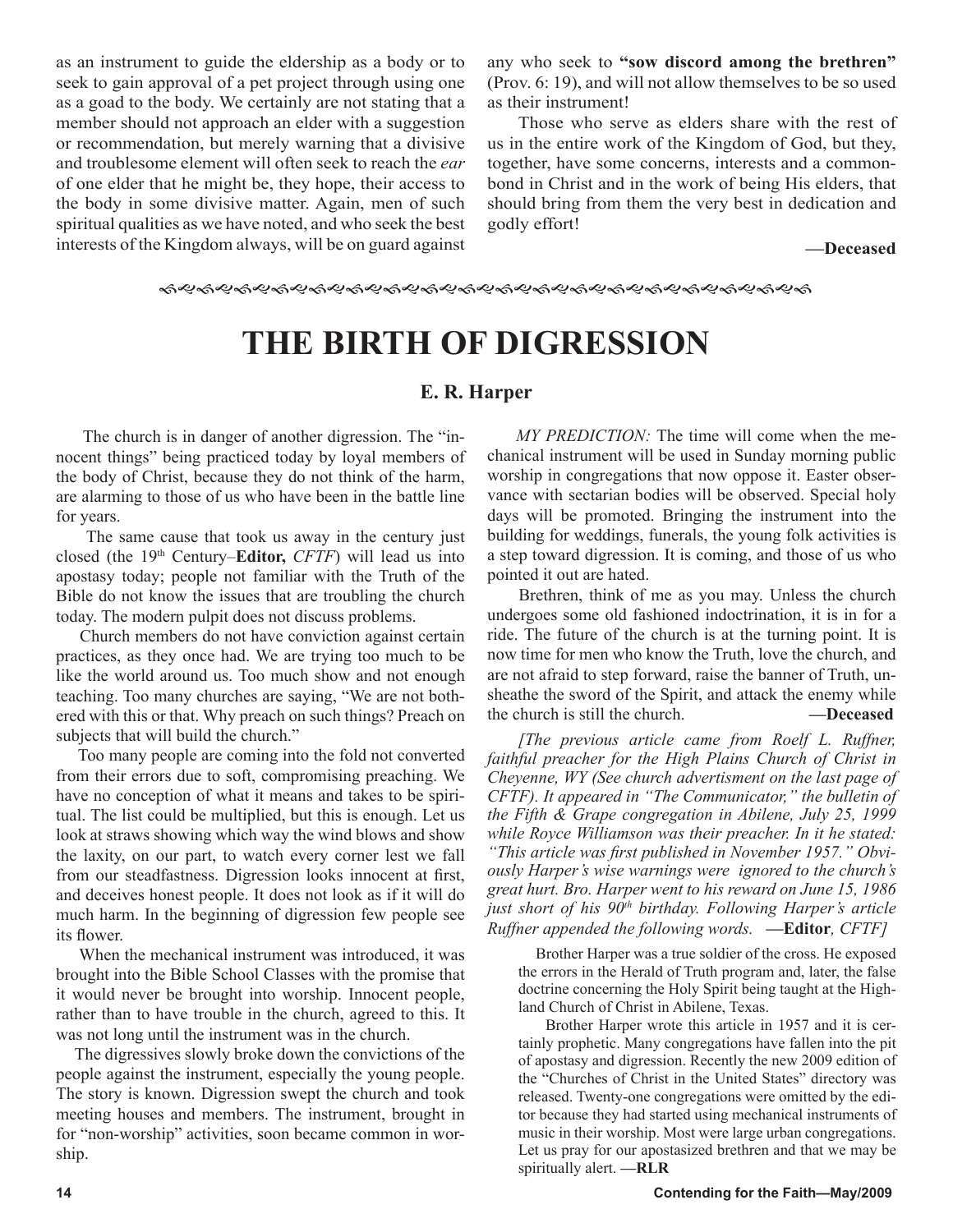# **FELLOWSHIP WITH GOD**

# **Alton W. Fonville**

A few years back it was very common to hear the words: "we must have a thus sayeth the Lord for it" for what we believe and practice. In the more recent years, the saying has developed: "I know what the Bible tells us, but, I think this or that—I don't believe God would want this or that." Can you not see that we are elevating our wisdom above that of our Creator? Instead of trying to lead ourselves, we need to be saying, "what did God say about that topic." Then, we need to believe what he said, and obey it and let it determine our course of actions. We need to let the Bible define the terms of our having fellowship with God. Do you recall that God is 1ight and in him is no darkness at all? And, when we step out of the light of his word, we are in the "twilight zone" at best, or in the total darkness. And, if we say we have fellowship with God and walk in darkness, we lie, and do not the truth (1 John 1).

Maybe we need to see just what walking in darkness entails. First and foremost, it is trying to out guess God and what he said for us to do, and letting our desires lead us. It is not having the reverence for what he said. When we do not keep his commands, we do not know the lord and are walking in darkness. **"He that sayeth I know him and walks in darkness is a liar and the truth is not in him"** (1 John 2:4). All liars will have their place in torment and cannot have fellowship with God, nor call him "our Father." Paul asked the question: **"what communion hath light with darkness?"** Also, **"what part hath a believer with an unbeliever?"** He told us to **"be not unequally yoked together**  with unbelievers" because there could be no concord, just as Christ and the Devil can have none, nor can God and idols. Keep in mind that God dwells in the faithful Christian through the Spirit. (2 Cor. 6:14).

The concluding command given by Paul was for the faithful Christian to **"come out from among them, and be ye separate, saith the Lord, and touch not the unclean thing; and I will receive you, And will be a Father unto you, and ye shall be my sons and daughters, saith the Lord Almighty"** (2 Cor. 6:17-18). Did you notice what was called, **"the unclean thing"**? Trying to have fellowship with "unbelievers, idols, and Satan" will not please God. They are an lumped in the same category. To have fellowship with God, we must make a break from them. The implication is clear: *we cannot have fellowship with God, being his heir and joint heir with Christ as long as we continue to walk in darkness.* The faithful Christian must be separate from the world before he is entitled to call God his Father, and to be considered his sons and daughters.

We cannot claim "sinless perfection." All mankind is under the curse of sin and must be forgiven through the grace which God extended through his Son. The sinner must come to realize that his sins will forever separate him from God unless that cleansing agent is applied to his soul. The blood of Christ was shed for that very purpose, so we could be reconciled to God and have fellowship with him. *After the initial obedience to God by believing that Jesus* 

*Christ is the Son of God, repenting of our sins, confessing of our faith in Jesus Christ and the application of the cleansing blood of Jesus to our souls by water baptism, we can have fellowship with God* (Rom. 10:17; John 8:24, Acts 17:30; Rom. 10:10; Acts 2:38, Acts 10:47, 48; Gal. 3:26, 27; 1 Peter 3:21).

Following one's baptism if one sins, godly sorrow must act on our hearts causing one to repent of that sin(s), confess it and pray to God for forgiveness (1 John 2:1;2 Cor. 7:10; Acts 8:22-24; James 5:16; Rev. 2:5, 16; 3:3). Repentance is more than just being sorry for getting caught in sin. We must be sorry toward God that we violated His law and thereby stand condemned, having no fellowship with God as long as we remain separated from Him by that sin(s) (*Repentence is our own breaking down of our stubborn will, the seat of all sin and rebellion against God.* – Editor**).** The fruit of true repentance should be very evident to the world around us, showing that we are now cleared of that sin. This is the very thing which Paul commended the Corinthian church for doing and it is a good example for us to follow. I want to walk in the commands of God, letting him direct my steps and to know that by so living, I have fellowship with him and can truthfully call him, "my Father who art in heaven," don't you?

> **—337 Madison 4605 St. Paul, AR 72760**



pass our URL on to others if you find our Website useful. *—Dub and Lavonne McClish*